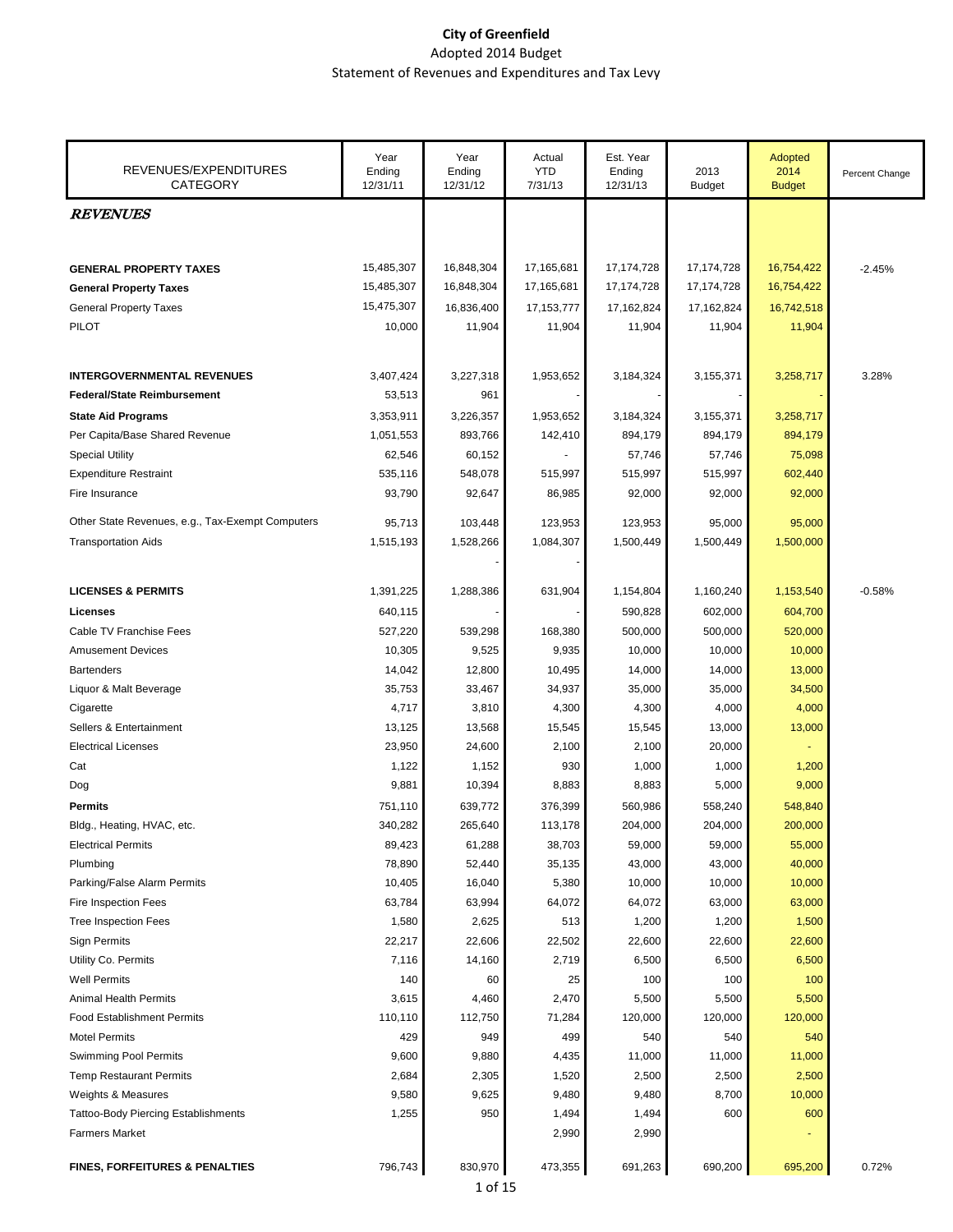| REVENUES/EXPENDITURES<br><b>CATEGORY</b>  | Year<br>Ending<br>12/31/11 | Year<br>Ending<br>12/31/12 | Actual<br><b>YTD</b><br>7/31/13 | Est. Year<br>Ending<br>12/31/13 | 2013<br><b>Budget</b> | Adopted<br>2014<br><b>Budget</b> | Percent Change |
|-------------------------------------------|----------------------------|----------------------------|---------------------------------|---------------------------------|-----------------------|----------------------------------|----------------|
| <b>Fines</b>                              | 773,436                    | 814,763                    | 467,167                         | 680,000                         | 680,000               | 685,000                          |                |
| <b>Court Fines &amp; Penalties</b>        | 773,436                    | 814,763                    | 467,167                         | 680,000                         | 680,000               | 685,000                          |                |
| <b>Property Damage</b>                    | 23,307                     | 16,207                     | 6,188                           | 11,263                          | 10,200                | 10,200                           |                |
| Police Property/Equipment                 | 3,129                      | 452                        | 1,263                           | 1,263                           | 200                   | 200                              |                |
| Highway Property/Equipment                | 20,178                     | 15,755                     | 4,925                           | 10,000                          | 10,000                | 10,000                           |                |
| <b>PUBLIC CHARGES FOR SERVICES</b>        | 865,899                    | 698,229                    | 355,313                         | 747,567                         | 739,650               | 1,430,650                        | 93.42%         |
| <b>General Government Charges</b>         | 42,872                     | 602,833                    | 328,469                         | 51,068                          | 49,650                | 47,350                           |                |
| Jury Duty Reimbursements                  | 154                        | 450                        | 140                             | 250                             | 250                   | 250                              |                |
| Appeals for Modification of Ordinance     |                            |                            |                                 | 100                             | 100                   | 100                              |                |
| Photo Copies                              | 6,041                      | 6,137                      | 2,899                           | 6,000                           | 6,000                 | 6,100                            |                |
| <b>Special Assessments</b>                | 2,025                      | 3,325                      | 2,575                           | 2,575                           | 2,000                 | 2,100                            |                |
| <b>Publication of Licenses</b>            | 1,110                      | 1,823                      | 1,793                           | 1,793                           | 1,000                 | 1,300                            |                |
| <b>NSF Checks</b>                         | 855                        | 750                        | 325                             | 600                             | 600                   | 600                              |                |
| Master Plan/Soil Erosion                  | 7,257                      | 12,497                     | (4,508)                         | 15,000                          | 15,000                | 15,000                           |                |
| <b>Certified Survey Maps</b>              | 2,050                      | 2,100                      | 913                             | 2,000                           | 2,000                 | 2,000                            |                |
| Request for Zoning                        | 850                        | 405                        | 250                             | 250                             | 200                   | 400                              |                |
| PUD Fee & Petition Conf.                  | 18,500                     | 14,490                     | 8,845                           | 18,000                          | 18,000                | 15,000                           |                |
| Other Income-Poll Lists, Copies           | 4,030                      | 3,329                      | 3,948                           | 4,500                           | 4,500                 | 4,500                            |                |
| <b>Public Safety Charges</b>              | 736,345                    | 545,627                    | 309,039                         | 640,099                         | 634,000               | 1,327,300                        |                |
| Fees for False alarms                     | 15,525                     | 11,900                     | 2,250                           | 11,000                          | 11,000                | 12,000                           |                |
| Police Checks/Licenses                    | (479)                      | 385                        | 1,099                           | 1,099                           | (1,000)               | 300                              |                |
| Film Processing, Police Storage, Warrants | 17,955                     | 9,569                      | 7,574                           | 8,500                           | 8,500                 | 8,500                            |                |
| <b>Ambulance Service Fees</b>             | 674,686                    | 506,132                    | 284,999                         | 600,000                         | 600,000               | 1,289,000                        |                |
| <b>Fees for Fire Calls</b>                | 19,693                     | 16,231                     | 8,662                           | 15,000                          | 15,000                | 16,000                           |                |
| <b>CPR Classes/Burn Permits</b>           | 8,965                      | 1,410                      | 4,455                           | 4,500                           | 500                   | 1,500                            |                |
| Dept. Public Works Charges                | 66,909                     | 74,192                     | 19,026                          | 22,400                          | 22,000                | 22,000                           |                |
| <b>Culvert Pipes</b>                      | 63,482                     | 65,737                     | 14,637                          | 18,000                          | 18,000                | 18,000                           |                |
| Weed & Nuisance Control                   | 3,427                      | 8,455                      | 4,389                           | 4,400                           | 4,000                 | 4,000                            |                |
| <b>Health Services Charges</b>            | 19,773                     | 33,104                     | 10,068                          | 34,000                          | 34,000                | 34,000                           |                |
| Health Department Revenue                 | 10,032                     | 9,182                      | 5,847                           | 9,000                           | 9,000                 | 9,000                            |                |
| Immunizations                             | 9,741                      | 23,922                     | 4,221                           | 25,000                          | 25,000                | 25,000                           |                |
| <b>INTERGOVERNMENTAL CHARGES</b>          | 879,604                    | 827,301                    | 302,553                         | 684,017                         | 683,954               | 785,875                          | 14.90%         |
| <b>Other Government Charges</b>           | 99,196                     | 89,200                     | 92,800                          | 92,800                          | 92,800                | 92,800                           |                |
| <b>Grnfld/Whitnall Schools</b>            | 99,196                     | 89,200                     | 92,800                          | 92,800                          | 92,800                | 92,800                           |                |
| <b>Internal Service Charges</b>           | 780,408                    | 738,101                    | 209,753                         | 591,217                         | 591,154               | 693,075                          |                |
| Sanitary Sewer Services                   | 468,420                    | 423,738                    | 138,022                         | 306,653                         | 306,590               | 366,545                          |                |
| <b>Cost Allocations</b>                   | 311,988                    | 314,363                    | 71,731                          | 284,564                         | 284,564               | 326,530                          |                |
| <b>MISCELLANEOUS REVENUES</b>             | 284,230                    | 247,606                    | 179,181                         | 272,766                         | 244,500               | 199,000                          | $-18.61%$      |
| <b>Donations General</b>                  |                            |                            |                                 |                                 |                       |                                  |                |
| Interest Income                           | 66,781                     | 47,896                     | 6,864                           | 65,000                          | 65,000                | 65,000                           |                |
| Interest - Delinquent Taxes               | 73,158                     | 75,357                     | 72,024                          | 72,024                          | 70,000                | 72,000                           |                |
| Interest Income - Personal Property       | 4,133                      | 6,577                      | 5,174                           | 5,180                           | 2,000                 | 5,000                            |                |
| Rent, Rebates, Refunds, Misc. Revenues    | 117,252                    | 108,803                    | 57,429                          | 89,930                          | 77,500                | 27,000                           |                |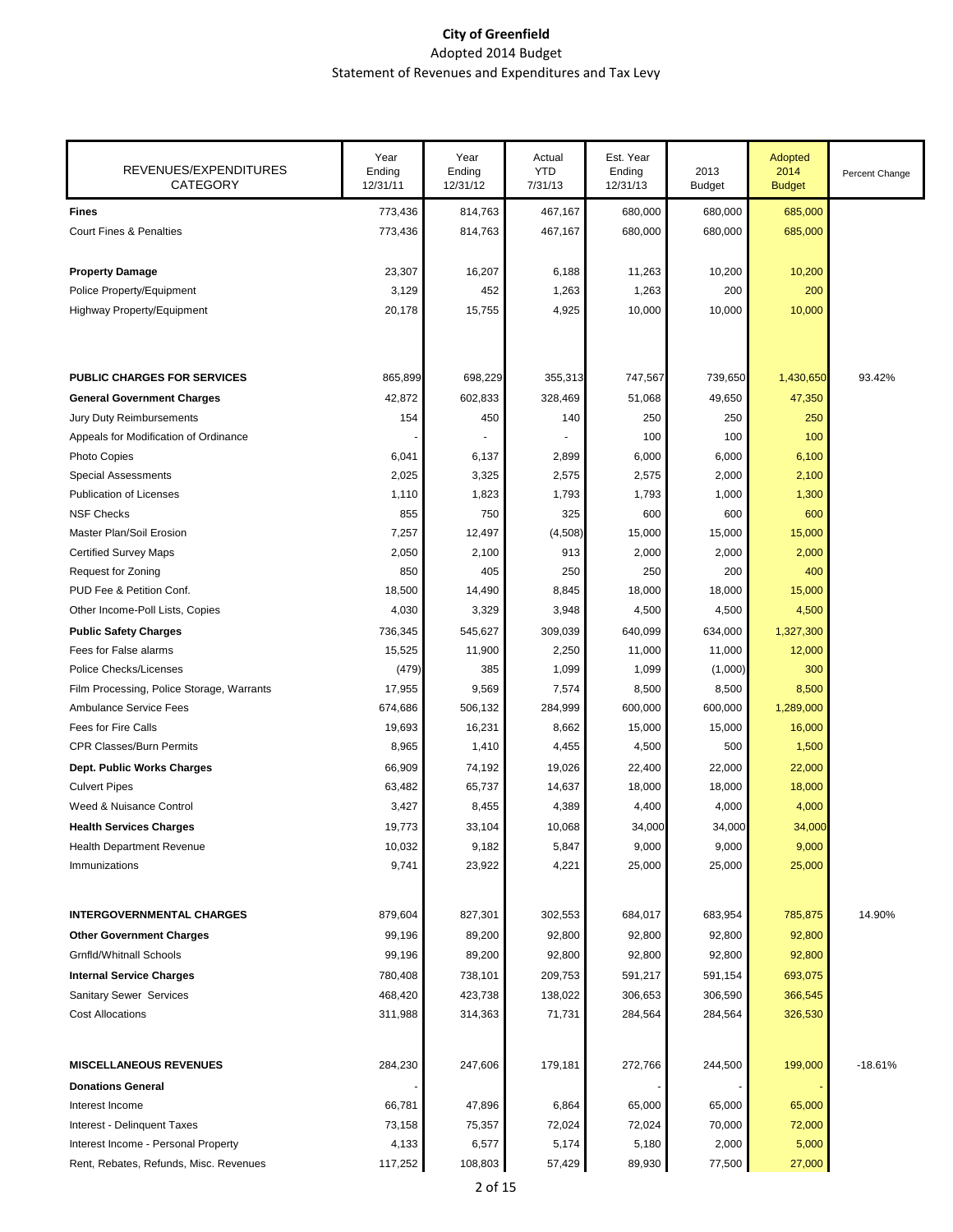| 17,219<br>25,631<br>25,632<br>15,000<br>15,000<br>8,973<br><b>Workers Compensation Reimbursement</b><br>5,687<br>12,059<br>15,000<br>15,000<br>15,000<br><b>OTHER FINANCING SOURCES</b><br>11.63%<br>12,000<br>17,000<br>560,913<br>555,913<br>620,570<br>543,913<br><b>Transfers from Reserves</b><br>543,913<br>605,820<br>14,750<br><b>Other Funds</b><br>12,000<br>17,000<br>17,000<br>12,000<br>23,122,432<br>23,968,114<br>21,078,639<br>24,470,382<br>24,404,556<br>24,897,974<br>2.02%<br><b>TOTAL REVENUES</b><br><b>EXPENDITURES</b><br>3,073,021<br>1,783,586<br>3,521,193<br>3,455,227<br>3,658,445<br>2,884,623<br><b>GENERAL GOVERNMENT</b><br>5.88%<br>235,630<br>232,127<br>131,540<br>269,664<br>269,584<br>326,470<br><b>Common Council</b><br>21.10%<br>74,783<br>79,747<br>Salaries - Mayor<br>77,738<br>41,964<br>79,747<br>82,213<br>27,968<br>28,280<br>30,102<br>Salaries & Wages - Staff<br>15,384<br>28,855<br>28,855<br>125<br><b>Clothing Allowance</b><br>Group Health/Life Insurance<br>28,230<br>27,660<br>15,774<br>30,305<br>30,305<br>32,028<br>7,989<br>8,132<br>4,393<br>8,317<br>8,317<br>8,594<br><b>Employer Taxes Federal</b><br>2,574<br>1,977<br>Pension - General<br>1,677<br>1,023<br>1,977<br>2,107<br>5,479<br>5,901<br>6,372<br>7,844<br>2,938<br>5,901<br>2,079<br>Expense Allowance - Mayor<br>3,600<br>3,621<br>3,600<br>3,600<br>3,600<br>2,414<br>1,386<br>2,400<br>Auto Allowance - Mayor<br>2,400<br>2,400<br>2,400<br>465<br>655<br>500<br>Office Supplies & Small \$ Items - Administration<br>500<br>500<br>130<br>160<br>126<br>200<br>200<br>200<br>Postage & Mailing - Administration<br>715<br>600<br>676<br>825<br>825<br>825<br>533<br>185<br>258<br>1,000<br>1,000<br>1,000<br>Salaries - Alderpersons<br>31,500<br>31,587<br>16,875<br>31,500<br>31,500<br>31,587<br><b>Common Council President</b><br>1,200<br>1,207<br>693<br>1,200<br>1,200<br>1,200<br>4,067<br>4,058<br>4,058<br>4,053<br>Group Health/Life Insurance<br>4,048<br>2,173<br>3,723<br>3,738<br>2,112<br>3,731<br>3,731<br>3,914<br><b>Employer Taxes Federal</b><br>Pension - Alderpersons<br>3,435<br>2,311<br>1,230<br>2,426<br>2,426<br>2,541<br>Office Supplies & Small \$ Items - Council<br>160<br>142<br>350<br>350<br>350<br>61<br>Postage & Mailing - Council<br>10<br>10<br>10<br>Dues & Publications - Council/City<br>9,262<br>9,262<br>9,182<br>9,274<br>9,913<br>9,059<br>7,545<br>9,000<br>9,000<br>8,700<br>Expense Allowance - Alderpersons<br>7,500<br>4,730<br>1,500<br>Training, Seminars & Travel - Alderpersons<br>65<br>1,500<br>1,500<br>9,000<br>10,500<br>9,054<br>5,596<br>10,500<br>10,200<br>Auto Allowance - Alderpersons<br>New Equipment - Administration<br>100<br>100<br><b>Professional Services</b><br>1,000<br>25,000<br>25,000<br>75,000<br>1,500<br>1,000<br>900<br>542<br>2,000<br>2,000<br>Committee Expenses - FIHR<br>162<br>2,000<br>2,500<br><b>Committee Meeting Fees</b><br>2,110<br>1,885<br>595<br>2,500<br>2,500<br>400<br><b>Civil Service Commission</b><br>26<br>400<br>400<br>Information to Public<br>3,194<br>3,389<br>1,050<br>2,500<br>2,500<br>3,300<br><b>Information Technology</b><br>287,353<br>270,148<br>237,317<br>301,959<br>301,071<br>475,133<br>57.81%<br>138,909<br>144,886<br>259,143<br>132,595<br>128,162<br>144,886<br>Salaries & Wages<br><b>Clothing Allowance</b><br>500<br>621<br>947<br>698<br>Overtime<br>698<br>Group Health/Life Insurance<br>25,016<br>24,040<br>17,492<br>26,350<br>26,350<br>49,752<br>9,950<br>10,349<br>9,540<br>10,722<br>10,722<br>19,208<br><b>Employer Taxes Federal</b> | REVENUES/EXPENDITURES<br><b>CATEGORY</b>     | Year<br>Ending<br>12/31/11 | Year<br>Ending<br>12/31/12 | Actual<br><b>YTD</b><br>7/31/13 | Est. Year<br>Ending<br>12/31/13 | 2013<br><b>Budget</b> | Adopted<br>2014<br><b>Budget</b> | Percent Change |
|---------------------------------------------------------------------------------------------------------------------------------------------------------------------------------------------------------------------------------------------------------------------------------------------------------------------------------------------------------------------------------------------------------------------------------------------------------------------------------------------------------------------------------------------------------------------------------------------------------------------------------------------------------------------------------------------------------------------------------------------------------------------------------------------------------------------------------------------------------------------------------------------------------------------------------------------------------------------------------------------------------------------------------------------------------------------------------------------------------------------------------------------------------------------------------------------------------------------------------------------------------------------------------------------------------------------------------------------------------------------------------------------------------------------------------------------------------------------------------------------------------------------------------------------------------------------------------------------------------------------------------------------------------------------------------------------------------------------------------------------------------------------------------------------------------------------------------------------------------------------------------------------------------------------------------------------------------------------------------------------------------------------------------------------------------------------------------------------------------------------------------------------------------------------------------------------------------------------------------------------------------------------------------------------------------------------------------------------------------------------------------------------------------------------------------------------------------------------------------------------------------------------------------------------------------------------------------------------------------------------------------------------------------------------------------------------------------------------------------------------------------------------------------------------------------------------------------------------------------------------------------------------------------------------------------------------------------------------------------------------------------------------------------------------------------------------------------------------------------------------------------------------------------------------------------------------------------------------------------------------------------------------------------------------------------------------------------------------------------------------------------------------------------------------------------------------------------------------------------------------------------------------------------------------------------------------------------------------------------------------------|----------------------------------------------|----------------------------|----------------------------|---------------------------------|---------------------------------|-----------------------|----------------------------------|----------------|
|                                                                                                                                                                                                                                                                                                                                                                                                                                                                                                                                                                                                                                                                                                                                                                                                                                                                                                                                                                                                                                                                                                                                                                                                                                                                                                                                                                                                                                                                                                                                                                                                                                                                                                                                                                                                                                                                                                                                                                                                                                                                                                                                                                                                                                                                                                                                                                                                                                                                                                                                                                                                                                                                                                                                                                                                                                                                                                                                                                                                                                                                                                                                                                                                                                                                                                                                                                                                                                                                                                                                                                                                                           | <b>Equipment Sales</b>                       |                            |                            |                                 |                                 |                       |                                  |                |
|                                                                                                                                                                                                                                                                                                                                                                                                                                                                                                                                                                                                                                                                                                                                                                                                                                                                                                                                                                                                                                                                                                                                                                                                                                                                                                                                                                                                                                                                                                                                                                                                                                                                                                                                                                                                                                                                                                                                                                                                                                                                                                                                                                                                                                                                                                                                                                                                                                                                                                                                                                                                                                                                                                                                                                                                                                                                                                                                                                                                                                                                                                                                                                                                                                                                                                                                                                                                                                                                                                                                                                                                                           | Damage To/Loss of Property/Workers Comp      |                            |                            |                                 |                                 |                       |                                  |                |
|                                                                                                                                                                                                                                                                                                                                                                                                                                                                                                                                                                                                                                                                                                                                                                                                                                                                                                                                                                                                                                                                                                                                                                                                                                                                                                                                                                                                                                                                                                                                                                                                                                                                                                                                                                                                                                                                                                                                                                                                                                                                                                                                                                                                                                                                                                                                                                                                                                                                                                                                                                                                                                                                                                                                                                                                                                                                                                                                                                                                                                                                                                                                                                                                                                                                                                                                                                                                                                                                                                                                                                                                                           |                                              |                            |                            |                                 |                                 |                       |                                  |                |
|                                                                                                                                                                                                                                                                                                                                                                                                                                                                                                                                                                                                                                                                                                                                                                                                                                                                                                                                                                                                                                                                                                                                                                                                                                                                                                                                                                                                                                                                                                                                                                                                                                                                                                                                                                                                                                                                                                                                                                                                                                                                                                                                                                                                                                                                                                                                                                                                                                                                                                                                                                                                                                                                                                                                                                                                                                                                                                                                                                                                                                                                                                                                                                                                                                                                                                                                                                                                                                                                                                                                                                                                                           |                                              |                            |                            |                                 |                                 |                       |                                  |                |
|                                                                                                                                                                                                                                                                                                                                                                                                                                                                                                                                                                                                                                                                                                                                                                                                                                                                                                                                                                                                                                                                                                                                                                                                                                                                                                                                                                                                                                                                                                                                                                                                                                                                                                                                                                                                                                                                                                                                                                                                                                                                                                                                                                                                                                                                                                                                                                                                                                                                                                                                                                                                                                                                                                                                                                                                                                                                                                                                                                                                                                                                                                                                                                                                                                                                                                                                                                                                                                                                                                                                                                                                                           |                                              |                            |                            |                                 |                                 |                       |                                  |                |
|                                                                                                                                                                                                                                                                                                                                                                                                                                                                                                                                                                                                                                                                                                                                                                                                                                                                                                                                                                                                                                                                                                                                                                                                                                                                                                                                                                                                                                                                                                                                                                                                                                                                                                                                                                                                                                                                                                                                                                                                                                                                                                                                                                                                                                                                                                                                                                                                                                                                                                                                                                                                                                                                                                                                                                                                                                                                                                                                                                                                                                                                                                                                                                                                                                                                                                                                                                                                                                                                                                                                                                                                                           |                                              |                            |                            |                                 |                                 |                       |                                  |                |
|                                                                                                                                                                                                                                                                                                                                                                                                                                                                                                                                                                                                                                                                                                                                                                                                                                                                                                                                                                                                                                                                                                                                                                                                                                                                                                                                                                                                                                                                                                                                                                                                                                                                                                                                                                                                                                                                                                                                                                                                                                                                                                                                                                                                                                                                                                                                                                                                                                                                                                                                                                                                                                                                                                                                                                                                                                                                                                                                                                                                                                                                                                                                                                                                                                                                                                                                                                                                                                                                                                                                                                                                                           |                                              |                            |                            |                                 |                                 |                       |                                  |                |
|                                                                                                                                                                                                                                                                                                                                                                                                                                                                                                                                                                                                                                                                                                                                                                                                                                                                                                                                                                                                                                                                                                                                                                                                                                                                                                                                                                                                                                                                                                                                                                                                                                                                                                                                                                                                                                                                                                                                                                                                                                                                                                                                                                                                                                                                                                                                                                                                                                                                                                                                                                                                                                                                                                                                                                                                                                                                                                                                                                                                                                                                                                                                                                                                                                                                                                                                                                                                                                                                                                                                                                                                                           |                                              |                            |                            |                                 |                                 |                       |                                  |                |
|                                                                                                                                                                                                                                                                                                                                                                                                                                                                                                                                                                                                                                                                                                                                                                                                                                                                                                                                                                                                                                                                                                                                                                                                                                                                                                                                                                                                                                                                                                                                                                                                                                                                                                                                                                                                                                                                                                                                                                                                                                                                                                                                                                                                                                                                                                                                                                                                                                                                                                                                                                                                                                                                                                                                                                                                                                                                                                                                                                                                                                                                                                                                                                                                                                                                                                                                                                                                                                                                                                                                                                                                                           |                                              |                            |                            |                                 |                                 |                       |                                  |                |
|                                                                                                                                                                                                                                                                                                                                                                                                                                                                                                                                                                                                                                                                                                                                                                                                                                                                                                                                                                                                                                                                                                                                                                                                                                                                                                                                                                                                                                                                                                                                                                                                                                                                                                                                                                                                                                                                                                                                                                                                                                                                                                                                                                                                                                                                                                                                                                                                                                                                                                                                                                                                                                                                                                                                                                                                                                                                                                                                                                                                                                                                                                                                                                                                                                                                                                                                                                                                                                                                                                                                                                                                                           |                                              |                            |                            |                                 |                                 |                       |                                  |                |
|                                                                                                                                                                                                                                                                                                                                                                                                                                                                                                                                                                                                                                                                                                                                                                                                                                                                                                                                                                                                                                                                                                                                                                                                                                                                                                                                                                                                                                                                                                                                                                                                                                                                                                                                                                                                                                                                                                                                                                                                                                                                                                                                                                                                                                                                                                                                                                                                                                                                                                                                                                                                                                                                                                                                                                                                                                                                                                                                                                                                                                                                                                                                                                                                                                                                                                                                                                                                                                                                                                                                                                                                                           |                                              |                            |                            |                                 |                                 |                       |                                  |                |
|                                                                                                                                                                                                                                                                                                                                                                                                                                                                                                                                                                                                                                                                                                                                                                                                                                                                                                                                                                                                                                                                                                                                                                                                                                                                                                                                                                                                                                                                                                                                                                                                                                                                                                                                                                                                                                                                                                                                                                                                                                                                                                                                                                                                                                                                                                                                                                                                                                                                                                                                                                                                                                                                                                                                                                                                                                                                                                                                                                                                                                                                                                                                                                                                                                                                                                                                                                                                                                                                                                                                                                                                                           |                                              |                            |                            |                                 |                                 |                       |                                  |                |
|                                                                                                                                                                                                                                                                                                                                                                                                                                                                                                                                                                                                                                                                                                                                                                                                                                                                                                                                                                                                                                                                                                                                                                                                                                                                                                                                                                                                                                                                                                                                                                                                                                                                                                                                                                                                                                                                                                                                                                                                                                                                                                                                                                                                                                                                                                                                                                                                                                                                                                                                                                                                                                                                                                                                                                                                                                                                                                                                                                                                                                                                                                                                                                                                                                                                                                                                                                                                                                                                                                                                                                                                                           |                                              |                            |                            |                                 |                                 |                       |                                  |                |
|                                                                                                                                                                                                                                                                                                                                                                                                                                                                                                                                                                                                                                                                                                                                                                                                                                                                                                                                                                                                                                                                                                                                                                                                                                                                                                                                                                                                                                                                                                                                                                                                                                                                                                                                                                                                                                                                                                                                                                                                                                                                                                                                                                                                                                                                                                                                                                                                                                                                                                                                                                                                                                                                                                                                                                                                                                                                                                                                                                                                                                                                                                                                                                                                                                                                                                                                                                                                                                                                                                                                                                                                                           |                                              |                            |                            |                                 |                                 |                       |                                  |                |
|                                                                                                                                                                                                                                                                                                                                                                                                                                                                                                                                                                                                                                                                                                                                                                                                                                                                                                                                                                                                                                                                                                                                                                                                                                                                                                                                                                                                                                                                                                                                                                                                                                                                                                                                                                                                                                                                                                                                                                                                                                                                                                                                                                                                                                                                                                                                                                                                                                                                                                                                                                                                                                                                                                                                                                                                                                                                                                                                                                                                                                                                                                                                                                                                                                                                                                                                                                                                                                                                                                                                                                                                                           |                                              |                            |                            |                                 |                                 |                       |                                  |                |
|                                                                                                                                                                                                                                                                                                                                                                                                                                                                                                                                                                                                                                                                                                                                                                                                                                                                                                                                                                                                                                                                                                                                                                                                                                                                                                                                                                                                                                                                                                                                                                                                                                                                                                                                                                                                                                                                                                                                                                                                                                                                                                                                                                                                                                                                                                                                                                                                                                                                                                                                                                                                                                                                                                                                                                                                                                                                                                                                                                                                                                                                                                                                                                                                                                                                                                                                                                                                                                                                                                                                                                                                                           |                                              |                            |                            |                                 |                                 |                       |                                  |                |
|                                                                                                                                                                                                                                                                                                                                                                                                                                                                                                                                                                                                                                                                                                                                                                                                                                                                                                                                                                                                                                                                                                                                                                                                                                                                                                                                                                                                                                                                                                                                                                                                                                                                                                                                                                                                                                                                                                                                                                                                                                                                                                                                                                                                                                                                                                                                                                                                                                                                                                                                                                                                                                                                                                                                                                                                                                                                                                                                                                                                                                                                                                                                                                                                                                                                                                                                                                                                                                                                                                                                                                                                                           |                                              |                            |                            |                                 |                                 |                       |                                  |                |
|                                                                                                                                                                                                                                                                                                                                                                                                                                                                                                                                                                                                                                                                                                                                                                                                                                                                                                                                                                                                                                                                                                                                                                                                                                                                                                                                                                                                                                                                                                                                                                                                                                                                                                                                                                                                                                                                                                                                                                                                                                                                                                                                                                                                                                                                                                                                                                                                                                                                                                                                                                                                                                                                                                                                                                                                                                                                                                                                                                                                                                                                                                                                                                                                                                                                                                                                                                                                                                                                                                                                                                                                                           | Pension - Mayor                              |                            |                            |                                 |                                 |                       |                                  |                |
|                                                                                                                                                                                                                                                                                                                                                                                                                                                                                                                                                                                                                                                                                                                                                                                                                                                                                                                                                                                                                                                                                                                                                                                                                                                                                                                                                                                                                                                                                                                                                                                                                                                                                                                                                                                                                                                                                                                                                                                                                                                                                                                                                                                                                                                                                                                                                                                                                                                                                                                                                                                                                                                                                                                                                                                                                                                                                                                                                                                                                                                                                                                                                                                                                                                                                                                                                                                                                                                                                                                                                                                                                           |                                              |                            |                            |                                 |                                 |                       |                                  |                |
|                                                                                                                                                                                                                                                                                                                                                                                                                                                                                                                                                                                                                                                                                                                                                                                                                                                                                                                                                                                                                                                                                                                                                                                                                                                                                                                                                                                                                                                                                                                                                                                                                                                                                                                                                                                                                                                                                                                                                                                                                                                                                                                                                                                                                                                                                                                                                                                                                                                                                                                                                                                                                                                                                                                                                                                                                                                                                                                                                                                                                                                                                                                                                                                                                                                                                                                                                                                                                                                                                                                                                                                                                           |                                              |                            |                            |                                 |                                 |                       |                                  |                |
|                                                                                                                                                                                                                                                                                                                                                                                                                                                                                                                                                                                                                                                                                                                                                                                                                                                                                                                                                                                                                                                                                                                                                                                                                                                                                                                                                                                                                                                                                                                                                                                                                                                                                                                                                                                                                                                                                                                                                                                                                                                                                                                                                                                                                                                                                                                                                                                                                                                                                                                                                                                                                                                                                                                                                                                                                                                                                                                                                                                                                                                                                                                                                                                                                                                                                                                                                                                                                                                                                                                                                                                                                           |                                              |                            |                            |                                 |                                 |                       |                                  |                |
|                                                                                                                                                                                                                                                                                                                                                                                                                                                                                                                                                                                                                                                                                                                                                                                                                                                                                                                                                                                                                                                                                                                                                                                                                                                                                                                                                                                                                                                                                                                                                                                                                                                                                                                                                                                                                                                                                                                                                                                                                                                                                                                                                                                                                                                                                                                                                                                                                                                                                                                                                                                                                                                                                                                                                                                                                                                                                                                                                                                                                                                                                                                                                                                                                                                                                                                                                                                                                                                                                                                                                                                                                           |                                              |                            |                            |                                 |                                 |                       |                                  |                |
|                                                                                                                                                                                                                                                                                                                                                                                                                                                                                                                                                                                                                                                                                                                                                                                                                                                                                                                                                                                                                                                                                                                                                                                                                                                                                                                                                                                                                                                                                                                                                                                                                                                                                                                                                                                                                                                                                                                                                                                                                                                                                                                                                                                                                                                                                                                                                                                                                                                                                                                                                                                                                                                                                                                                                                                                                                                                                                                                                                                                                                                                                                                                                                                                                                                                                                                                                                                                                                                                                                                                                                                                                           | Dues & Publications - City                   |                            |                            |                                 |                                 |                       |                                  |                |
|                                                                                                                                                                                                                                                                                                                                                                                                                                                                                                                                                                                                                                                                                                                                                                                                                                                                                                                                                                                                                                                                                                                                                                                                                                                                                                                                                                                                                                                                                                                                                                                                                                                                                                                                                                                                                                                                                                                                                                                                                                                                                                                                                                                                                                                                                                                                                                                                                                                                                                                                                                                                                                                                                                                                                                                                                                                                                                                                                                                                                                                                                                                                                                                                                                                                                                                                                                                                                                                                                                                                                                                                                           | Training, Seminars & Travel - Administration |                            |                            |                                 |                                 |                       |                                  |                |
|                                                                                                                                                                                                                                                                                                                                                                                                                                                                                                                                                                                                                                                                                                                                                                                                                                                                                                                                                                                                                                                                                                                                                                                                                                                                                                                                                                                                                                                                                                                                                                                                                                                                                                                                                                                                                                                                                                                                                                                                                                                                                                                                                                                                                                                                                                                                                                                                                                                                                                                                                                                                                                                                                                                                                                                                                                                                                                                                                                                                                                                                                                                                                                                                                                                                                                                                                                                                                                                                                                                                                                                                                           |                                              |                            |                            |                                 |                                 |                       |                                  |                |
|                                                                                                                                                                                                                                                                                                                                                                                                                                                                                                                                                                                                                                                                                                                                                                                                                                                                                                                                                                                                                                                                                                                                                                                                                                                                                                                                                                                                                                                                                                                                                                                                                                                                                                                                                                                                                                                                                                                                                                                                                                                                                                                                                                                                                                                                                                                                                                                                                                                                                                                                                                                                                                                                                                                                                                                                                                                                                                                                                                                                                                                                                                                                                                                                                                                                                                                                                                                                                                                                                                                                                                                                                           |                                              |                            |                            |                                 |                                 |                       |                                  |                |
|                                                                                                                                                                                                                                                                                                                                                                                                                                                                                                                                                                                                                                                                                                                                                                                                                                                                                                                                                                                                                                                                                                                                                                                                                                                                                                                                                                                                                                                                                                                                                                                                                                                                                                                                                                                                                                                                                                                                                                                                                                                                                                                                                                                                                                                                                                                                                                                                                                                                                                                                                                                                                                                                                                                                                                                                                                                                                                                                                                                                                                                                                                                                                                                                                                                                                                                                                                                                                                                                                                                                                                                                                           |                                              |                            |                            |                                 |                                 |                       |                                  |                |
|                                                                                                                                                                                                                                                                                                                                                                                                                                                                                                                                                                                                                                                                                                                                                                                                                                                                                                                                                                                                                                                                                                                                                                                                                                                                                                                                                                                                                                                                                                                                                                                                                                                                                                                                                                                                                                                                                                                                                                                                                                                                                                                                                                                                                                                                                                                                                                                                                                                                                                                                                                                                                                                                                                                                                                                                                                                                                                                                                                                                                                                                                                                                                                                                                                                                                                                                                                                                                                                                                                                                                                                                                           |                                              |                            |                            |                                 |                                 |                       |                                  |                |
|                                                                                                                                                                                                                                                                                                                                                                                                                                                                                                                                                                                                                                                                                                                                                                                                                                                                                                                                                                                                                                                                                                                                                                                                                                                                                                                                                                                                                                                                                                                                                                                                                                                                                                                                                                                                                                                                                                                                                                                                                                                                                                                                                                                                                                                                                                                                                                                                                                                                                                                                                                                                                                                                                                                                                                                                                                                                                                                                                                                                                                                                                                                                                                                                                                                                                                                                                                                                                                                                                                                                                                                                                           |                                              |                            |                            |                                 |                                 |                       |                                  |                |
|                                                                                                                                                                                                                                                                                                                                                                                                                                                                                                                                                                                                                                                                                                                                                                                                                                                                                                                                                                                                                                                                                                                                                                                                                                                                                                                                                                                                                                                                                                                                                                                                                                                                                                                                                                                                                                                                                                                                                                                                                                                                                                                                                                                                                                                                                                                                                                                                                                                                                                                                                                                                                                                                                                                                                                                                                                                                                                                                                                                                                                                                                                                                                                                                                                                                                                                                                                                                                                                                                                                                                                                                                           |                                              |                            |                            |                                 |                                 |                       |                                  |                |
|                                                                                                                                                                                                                                                                                                                                                                                                                                                                                                                                                                                                                                                                                                                                                                                                                                                                                                                                                                                                                                                                                                                                                                                                                                                                                                                                                                                                                                                                                                                                                                                                                                                                                                                                                                                                                                                                                                                                                                                                                                                                                                                                                                                                                                                                                                                                                                                                                                                                                                                                                                                                                                                                                                                                                                                                                                                                                                                                                                                                                                                                                                                                                                                                                                                                                                                                                                                                                                                                                                                                                                                                                           |                                              |                            |                            |                                 |                                 |                       |                                  |                |
|                                                                                                                                                                                                                                                                                                                                                                                                                                                                                                                                                                                                                                                                                                                                                                                                                                                                                                                                                                                                                                                                                                                                                                                                                                                                                                                                                                                                                                                                                                                                                                                                                                                                                                                                                                                                                                                                                                                                                                                                                                                                                                                                                                                                                                                                                                                                                                                                                                                                                                                                                                                                                                                                                                                                                                                                                                                                                                                                                                                                                                                                                                                                                                                                                                                                                                                                                                                                                                                                                                                                                                                                                           |                                              |                            |                            |                                 |                                 |                       |                                  |                |
|                                                                                                                                                                                                                                                                                                                                                                                                                                                                                                                                                                                                                                                                                                                                                                                                                                                                                                                                                                                                                                                                                                                                                                                                                                                                                                                                                                                                                                                                                                                                                                                                                                                                                                                                                                                                                                                                                                                                                                                                                                                                                                                                                                                                                                                                                                                                                                                                                                                                                                                                                                                                                                                                                                                                                                                                                                                                                                                                                                                                                                                                                                                                                                                                                                                                                                                                                                                                                                                                                                                                                                                                                           |                                              |                            |                            |                                 |                                 |                       |                                  |                |
|                                                                                                                                                                                                                                                                                                                                                                                                                                                                                                                                                                                                                                                                                                                                                                                                                                                                                                                                                                                                                                                                                                                                                                                                                                                                                                                                                                                                                                                                                                                                                                                                                                                                                                                                                                                                                                                                                                                                                                                                                                                                                                                                                                                                                                                                                                                                                                                                                                                                                                                                                                                                                                                                                                                                                                                                                                                                                                                                                                                                                                                                                                                                                                                                                                                                                                                                                                                                                                                                                                                                                                                                                           |                                              |                            |                            |                                 |                                 |                       |                                  |                |
|                                                                                                                                                                                                                                                                                                                                                                                                                                                                                                                                                                                                                                                                                                                                                                                                                                                                                                                                                                                                                                                                                                                                                                                                                                                                                                                                                                                                                                                                                                                                                                                                                                                                                                                                                                                                                                                                                                                                                                                                                                                                                                                                                                                                                                                                                                                                                                                                                                                                                                                                                                                                                                                                                                                                                                                                                                                                                                                                                                                                                                                                                                                                                                                                                                                                                                                                                                                                                                                                                                                                                                                                                           |                                              |                            |                            |                                 |                                 |                       |                                  |                |
|                                                                                                                                                                                                                                                                                                                                                                                                                                                                                                                                                                                                                                                                                                                                                                                                                                                                                                                                                                                                                                                                                                                                                                                                                                                                                                                                                                                                                                                                                                                                                                                                                                                                                                                                                                                                                                                                                                                                                                                                                                                                                                                                                                                                                                                                                                                                                                                                                                                                                                                                                                                                                                                                                                                                                                                                                                                                                                                                                                                                                                                                                                                                                                                                                                                                                                                                                                                                                                                                                                                                                                                                                           |                                              |                            |                            |                                 |                                 |                       |                                  |                |
|                                                                                                                                                                                                                                                                                                                                                                                                                                                                                                                                                                                                                                                                                                                                                                                                                                                                                                                                                                                                                                                                                                                                                                                                                                                                                                                                                                                                                                                                                                                                                                                                                                                                                                                                                                                                                                                                                                                                                                                                                                                                                                                                                                                                                                                                                                                                                                                                                                                                                                                                                                                                                                                                                                                                                                                                                                                                                                                                                                                                                                                                                                                                                                                                                                                                                                                                                                                                                                                                                                                                                                                                                           |                                              |                            |                            |                                 |                                 |                       |                                  |                |
|                                                                                                                                                                                                                                                                                                                                                                                                                                                                                                                                                                                                                                                                                                                                                                                                                                                                                                                                                                                                                                                                                                                                                                                                                                                                                                                                                                                                                                                                                                                                                                                                                                                                                                                                                                                                                                                                                                                                                                                                                                                                                                                                                                                                                                                                                                                                                                                                                                                                                                                                                                                                                                                                                                                                                                                                                                                                                                                                                                                                                                                                                                                                                                                                                                                                                                                                                                                                                                                                                                                                                                                                                           |                                              |                            |                            |                                 |                                 |                       |                                  |                |
|                                                                                                                                                                                                                                                                                                                                                                                                                                                                                                                                                                                                                                                                                                                                                                                                                                                                                                                                                                                                                                                                                                                                                                                                                                                                                                                                                                                                                                                                                                                                                                                                                                                                                                                                                                                                                                                                                                                                                                                                                                                                                                                                                                                                                                                                                                                                                                                                                                                                                                                                                                                                                                                                                                                                                                                                                                                                                                                                                                                                                                                                                                                                                                                                                                                                                                                                                                                                                                                                                                                                                                                                                           |                                              |                            |                            |                                 |                                 |                       |                                  |                |
|                                                                                                                                                                                                                                                                                                                                                                                                                                                                                                                                                                                                                                                                                                                                                                                                                                                                                                                                                                                                                                                                                                                                                                                                                                                                                                                                                                                                                                                                                                                                                                                                                                                                                                                                                                                                                                                                                                                                                                                                                                                                                                                                                                                                                                                                                                                                                                                                                                                                                                                                                                                                                                                                                                                                                                                                                                                                                                                                                                                                                                                                                                                                                                                                                                                                                                                                                                                                                                                                                                                                                                                                                           |                                              |                            |                            |                                 |                                 |                       |                                  |                |
|                                                                                                                                                                                                                                                                                                                                                                                                                                                                                                                                                                                                                                                                                                                                                                                                                                                                                                                                                                                                                                                                                                                                                                                                                                                                                                                                                                                                                                                                                                                                                                                                                                                                                                                                                                                                                                                                                                                                                                                                                                                                                                                                                                                                                                                                                                                                                                                                                                                                                                                                                                                                                                                                                                                                                                                                                                                                                                                                                                                                                                                                                                                                                                                                                                                                                                                                                                                                                                                                                                                                                                                                                           |                                              |                            |                            |                                 |                                 |                       |                                  |                |
|                                                                                                                                                                                                                                                                                                                                                                                                                                                                                                                                                                                                                                                                                                                                                                                                                                                                                                                                                                                                                                                                                                                                                                                                                                                                                                                                                                                                                                                                                                                                                                                                                                                                                                                                                                                                                                                                                                                                                                                                                                                                                                                                                                                                                                                                                                                                                                                                                                                                                                                                                                                                                                                                                                                                                                                                                                                                                                                                                                                                                                                                                                                                                                                                                                                                                                                                                                                                                                                                                                                                                                                                                           |                                              |                            |                            |                                 |                                 |                       |                                  |                |
|                                                                                                                                                                                                                                                                                                                                                                                                                                                                                                                                                                                                                                                                                                                                                                                                                                                                                                                                                                                                                                                                                                                                                                                                                                                                                                                                                                                                                                                                                                                                                                                                                                                                                                                                                                                                                                                                                                                                                                                                                                                                                                                                                                                                                                                                                                                                                                                                                                                                                                                                                                                                                                                                                                                                                                                                                                                                                                                                                                                                                                                                                                                                                                                                                                                                                                                                                                                                                                                                                                                                                                                                                           |                                              |                            |                            |                                 |                                 |                       |                                  |                |
|                                                                                                                                                                                                                                                                                                                                                                                                                                                                                                                                                                                                                                                                                                                                                                                                                                                                                                                                                                                                                                                                                                                                                                                                                                                                                                                                                                                                                                                                                                                                                                                                                                                                                                                                                                                                                                                                                                                                                                                                                                                                                                                                                                                                                                                                                                                                                                                                                                                                                                                                                                                                                                                                                                                                                                                                                                                                                                                                                                                                                                                                                                                                                                                                                                                                                                                                                                                                                                                                                                                                                                                                                           |                                              |                            |                            |                                 |                                 |                       |                                  |                |
|                                                                                                                                                                                                                                                                                                                                                                                                                                                                                                                                                                                                                                                                                                                                                                                                                                                                                                                                                                                                                                                                                                                                                                                                                                                                                                                                                                                                                                                                                                                                                                                                                                                                                                                                                                                                                                                                                                                                                                                                                                                                                                                                                                                                                                                                                                                                                                                                                                                                                                                                                                                                                                                                                                                                                                                                                                                                                                                                                                                                                                                                                                                                                                                                                                                                                                                                                                                                                                                                                                                                                                                                                           |                                              |                            |                            |                                 |                                 |                       |                                  |                |
|                                                                                                                                                                                                                                                                                                                                                                                                                                                                                                                                                                                                                                                                                                                                                                                                                                                                                                                                                                                                                                                                                                                                                                                                                                                                                                                                                                                                                                                                                                                                                                                                                                                                                                                                                                                                                                                                                                                                                                                                                                                                                                                                                                                                                                                                                                                                                                                                                                                                                                                                                                                                                                                                                                                                                                                                                                                                                                                                                                                                                                                                                                                                                                                                                                                                                                                                                                                                                                                                                                                                                                                                                           |                                              |                            |                            |                                 |                                 |                       |                                  |                |
|                                                                                                                                                                                                                                                                                                                                                                                                                                                                                                                                                                                                                                                                                                                                                                                                                                                                                                                                                                                                                                                                                                                                                                                                                                                                                                                                                                                                                                                                                                                                                                                                                                                                                                                                                                                                                                                                                                                                                                                                                                                                                                                                                                                                                                                                                                                                                                                                                                                                                                                                                                                                                                                                                                                                                                                                                                                                                                                                                                                                                                                                                                                                                                                                                                                                                                                                                                                                                                                                                                                                                                                                                           | Pension - General                            | 13,532                     | 8,257                      | 6,534                           | 9,568                           | 9,568                 | 17,160                           |                |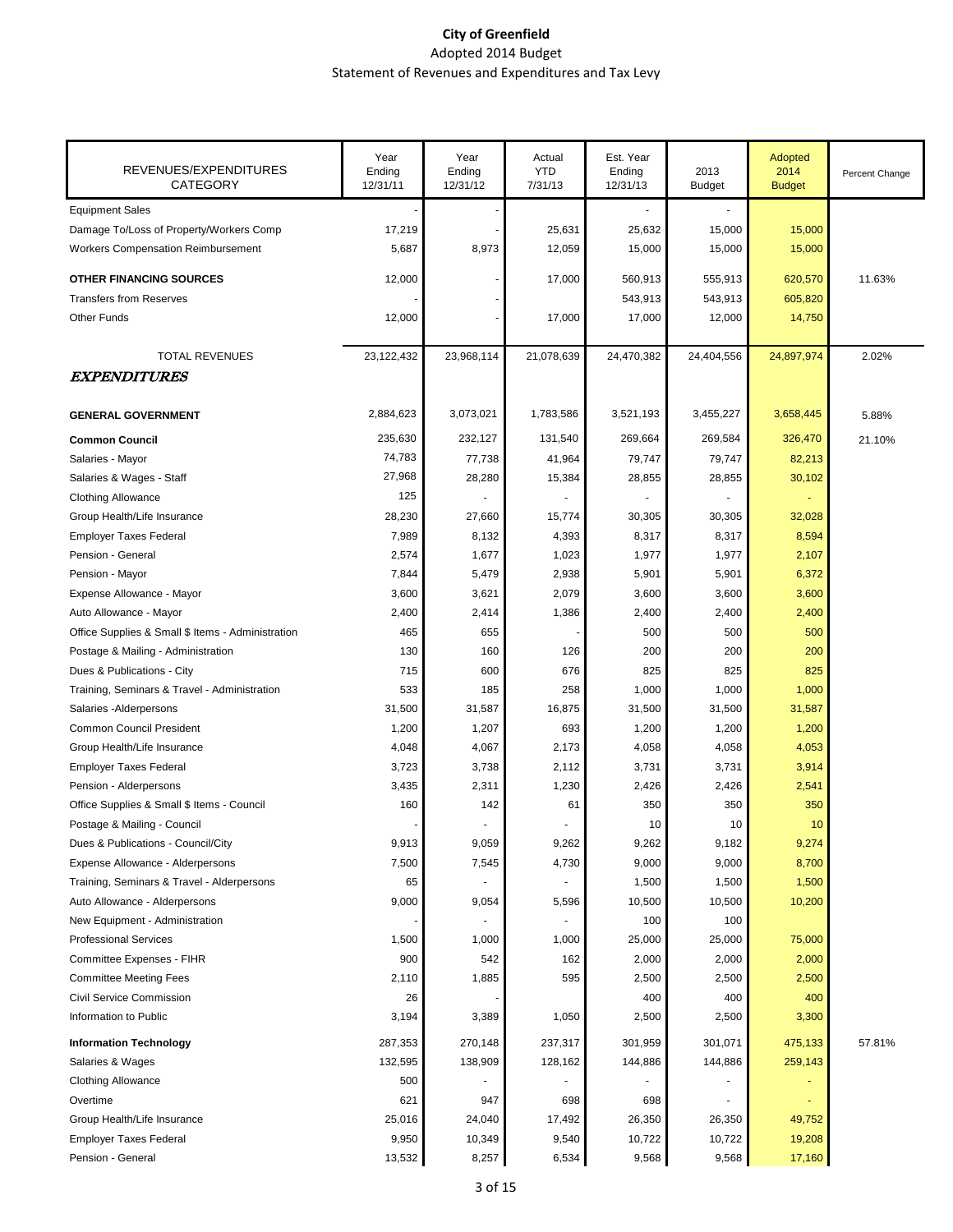| 75,782<br>57,709<br>59,967<br>75,170<br>75,170<br>75,170<br>11,020<br>12,744<br>4,012<br>11,200<br>11,200<br>11,200<br>10,743<br>9,491<br>14,000<br>17,000<br>14,138<br>14,000<br>5,675<br>2,629<br>4,284<br>1,141<br>5,675<br>6,000<br>409<br>1,497<br>190<br>2,690<br>2,500<br>20,000<br>1,161<br>669<br>90<br>1,000<br>1,000<br>500<br>306,819<br>306,342<br>139,762<br>332,643<br>332,397<br>331,499<br>$-0.27%$<br>174,062<br>176,133<br>99,002<br>184,880<br>192,700<br>184,880<br>500<br>(133)<br>36,785<br>20,485<br>10,929<br>20,740<br>20,740<br>22,265<br>7,381<br>13,784<br>14,371<br>12,802<br>13,117<br>13,784<br>14,894<br>8,862<br>5,657<br>10,878<br>10,878<br>11,663<br>2,700<br>3,188<br>1,285<br>4,600<br>4,600<br>4,600<br>3,585<br>7,185<br>4,421<br>5,200<br>5,100<br>5,100<br>3,117<br>2,326<br>668<br>2,500<br>2,500<br>2,500<br>5,088<br>4,559<br>2,570<br>5,000<br>5,000<br>5,000<br>725<br>1,061<br>815<br>1,046<br>1,061<br>1,100<br>266<br>100<br>100<br>100<br>49,609<br>60,000<br>60,374<br>6,058<br>70,000<br>70,000<br>50<br>50<br>50<br>1,300<br>900<br>500<br>2,700<br>2,700<br>2,700<br>250<br>185<br>410<br>230<br>250<br>250<br>1,000<br>127<br>1,000<br>1,000<br>114<br>1,220<br>7,630<br>10,000<br>10,000<br>8,000<br>100,321<br>109,481<br>55,923<br>107,608<br>107,608<br>109,739<br>1.98%<br>60,437<br>61,384<br>Salaries & Wages<br>33,143<br>62,735<br>62,735<br>64,066<br>19,272<br>19,990<br>18,269<br>10,533<br>19,990<br>21,530<br>4,817<br>2,676<br>4,937<br>5,034<br>5,034<br>5,104<br><b>Employer Taxes Federal</b><br>5,279<br>3,641<br>2,204<br>4,299<br>4,299<br>4,489<br>1,700<br>2,630<br>1,400<br>2,000<br>2,000<br>2,000<br>625<br>625<br>625<br>650<br>650<br>650<br>6,400<br>3,695<br>6,400<br>6,438<br>6,400<br>6,400<br>1,635<br>1,474<br>1,647<br>3,000<br>3,000<br>2,000<br>156<br>10,083<br>3,500<br>3,500<br>3,500<br><b>City Clerk</b><br>344,851<br>487,847<br>216,924<br>441,249<br>440,677<br>538,022<br>22.09%<br>218,784<br>219,803<br>255,389<br>Salaries & Wages<br>124,729<br>243,594<br>243,594<br>941<br><b>Clothing Allowance</b><br>665<br>9,868<br>432<br>4,000<br>4,000<br>9,000<br>46,269<br>49,914<br>Group Health/Life Insurance<br>31,438<br>43,041<br>24,378<br>46,269<br>18,931<br>9,067<br>18,172<br>19,235<br><b>Employer Taxes Federal</b><br>16,406<br>18,172<br>20,299<br>13,232<br>16,534<br>Pension - General<br>7,395<br>16,961<br>16,961<br>502<br>638<br>1,201<br>2,501<br>1,803<br>1,201<br><b>Equipment Maintenance Contract</b><br>573<br><b>Temporary Help</b><br>108<br>27,759<br>573<br>1<br>-1<br>2,000<br>1,281<br>1,523<br>483<br>3,000<br>3,000 | REVENUES/EXPENDITURES<br><b>CATEGORY</b>      | Year<br>Ending<br>12/31/11 | Year<br>Ending<br>12/31/12 | Actual<br><b>YTD</b><br>7/31/13 | Est. Year<br>Ending<br>12/31/13 | 2013<br><b>Budget</b> | Adopted<br>2014<br><b>Budget</b> | Percent Change |
|--------------------------------------------------------------------------------------------------------------------------------------------------------------------------------------------------------------------------------------------------------------------------------------------------------------------------------------------------------------------------------------------------------------------------------------------------------------------------------------------------------------------------------------------------------------------------------------------------------------------------------------------------------------------------------------------------------------------------------------------------------------------------------------------------------------------------------------------------------------------------------------------------------------------------------------------------------------------------------------------------------------------------------------------------------------------------------------------------------------------------------------------------------------------------------------------------------------------------------------------------------------------------------------------------------------------------------------------------------------------------------------------------------------------------------------------------------------------------------------------------------------------------------------------------------------------------------------------------------------------------------------------------------------------------------------------------------------------------------------------------------------------------------------------------------------------------------------------------------------------------------------------------------------------------------------------------------------------------------------------------------------------------------------------------------------------------------------------------------------------------------------------------------------------------------------------------------------------------------------------------------------------------------------------------------------------------------------------------------------------------------------------------------------------------------------------------------------------------------------------------------------------------------------------------------------------------------------------------------------------------------------------------------------|-----------------------------------------------|----------------------------|----------------------------|---------------------------------|---------------------------------|-----------------------|----------------------------------|----------------|
|                                                                                                                                                                                                                                                                                                                                                                                                                                                                                                                                                                                                                                                                                                                                                                                                                                                                                                                                                                                                                                                                                                                                                                                                                                                                                                                                                                                                                                                                                                                                                                                                                                                                                                                                                                                                                                                                                                                                                                                                                                                                                                                                                                                                                                                                                                                                                                                                                                                                                                                                                                                                                                                              | <b>Computer Services</b>                      |                            |                            |                                 |                                 |                       |                                  |                |
|                                                                                                                                                                                                                                                                                                                                                                                                                                                                                                                                                                                                                                                                                                                                                                                                                                                                                                                                                                                                                                                                                                                                                                                                                                                                                                                                                                                                                                                                                                                                                                                                                                                                                                                                                                                                                                                                                                                                                                                                                                                                                                                                                                                                                                                                                                                                                                                                                                                                                                                                                                                                                                                              | <b>Equipment Maintenance Contract</b>         |                            |                            |                                 |                                 |                       |                                  |                |
|                                                                                                                                                                                                                                                                                                                                                                                                                                                                                                                                                                                                                                                                                                                                                                                                                                                                                                                                                                                                                                                                                                                                                                                                                                                                                                                                                                                                                                                                                                                                                                                                                                                                                                                                                                                                                                                                                                                                                                                                                                                                                                                                                                                                                                                                                                                                                                                                                                                                                                                                                                                                                                                              | Office Supplies/Small \$ Items                |                            |                            |                                 |                                 |                       |                                  |                |
|                                                                                                                                                                                                                                                                                                                                                                                                                                                                                                                                                                                                                                                                                                                                                                                                                                                                                                                                                                                                                                                                                                                                                                                                                                                                                                                                                                                                                                                                                                                                                                                                                                                                                                                                                                                                                                                                                                                                                                                                                                                                                                                                                                                                                                                                                                                                                                                                                                                                                                                                                                                                                                                              | Dues & Subscriptions                          |                            |                            |                                 |                                 |                       |                                  |                |
|                                                                                                                                                                                                                                                                                                                                                                                                                                                                                                                                                                                                                                                                                                                                                                                                                                                                                                                                                                                                                                                                                                                                                                                                                                                                                                                                                                                                                                                                                                                                                                                                                                                                                                                                                                                                                                                                                                                                                                                                                                                                                                                                                                                                                                                                                                                                                                                                                                                                                                                                                                                                                                                              | Monthly Association Meetings                  |                            |                            |                                 |                                 |                       |                                  |                |
|                                                                                                                                                                                                                                                                                                                                                                                                                                                                                                                                                                                                                                                                                                                                                                                                                                                                                                                                                                                                                                                                                                                                                                                                                                                                                                                                                                                                                                                                                                                                                                                                                                                                                                                                                                                                                                                                                                                                                                                                                                                                                                                                                                                                                                                                                                                                                                                                                                                                                                                                                                                                                                                              | Training, Seminars & Travel                   |                            |                            |                                 |                                 |                       |                                  |                |
|                                                                                                                                                                                                                                                                                                                                                                                                                                                                                                                                                                                                                                                                                                                                                                                                                                                                                                                                                                                                                                                                                                                                                                                                                                                                                                                                                                                                                                                                                                                                                                                                                                                                                                                                                                                                                                                                                                                                                                                                                                                                                                                                                                                                                                                                                                                                                                                                                                                                                                                                                                                                                                                              | Auto Mileage Variable                         |                            |                            |                                 |                                 |                       |                                  |                |
|                                                                                                                                                                                                                                                                                                                                                                                                                                                                                                                                                                                                                                                                                                                                                                                                                                                                                                                                                                                                                                                                                                                                                                                                                                                                                                                                                                                                                                                                                                                                                                                                                                                                                                                                                                                                                                                                                                                                                                                                                                                                                                                                                                                                                                                                                                                                                                                                                                                                                                                                                                                                                                                              | New Equipment                                 |                            |                            |                                 |                                 |                       |                                  |                |
|                                                                                                                                                                                                                                                                                                                                                                                                                                                                                                                                                                                                                                                                                                                                                                                                                                                                                                                                                                                                                                                                                                                                                                                                                                                                                                                                                                                                                                                                                                                                                                                                                                                                                                                                                                                                                                                                                                                                                                                                                                                                                                                                                                                                                                                                                                                                                                                                                                                                                                                                                                                                                                                              | <b>Municipal Court</b>                        |                            |                            |                                 |                                 |                       |                                  |                |
|                                                                                                                                                                                                                                                                                                                                                                                                                                                                                                                                                                                                                                                                                                                                                                                                                                                                                                                                                                                                                                                                                                                                                                                                                                                                                                                                                                                                                                                                                                                                                                                                                                                                                                                                                                                                                                                                                                                                                                                                                                                                                                                                                                                                                                                                                                                                                                                                                                                                                                                                                                                                                                                              | Salaries & Wages                              |                            |                            |                                 |                                 |                       |                                  |                |
|                                                                                                                                                                                                                                                                                                                                                                                                                                                                                                                                                                                                                                                                                                                                                                                                                                                                                                                                                                                                                                                                                                                                                                                                                                                                                                                                                                                                                                                                                                                                                                                                                                                                                                                                                                                                                                                                                                                                                                                                                                                                                                                                                                                                                                                                                                                                                                                                                                                                                                                                                                                                                                                              | <b>Clothing Allowance</b>                     |                            |                            |                                 |                                 |                       |                                  |                |
|                                                                                                                                                                                                                                                                                                                                                                                                                                                                                                                                                                                                                                                                                                                                                                                                                                                                                                                                                                                                                                                                                                                                                                                                                                                                                                                                                                                                                                                                                                                                                                                                                                                                                                                                                                                                                                                                                                                                                                                                                                                                                                                                                                                                                                                                                                                                                                                                                                                                                                                                                                                                                                                              | Overtime                                      |                            |                            |                                 |                                 |                       |                                  |                |
|                                                                                                                                                                                                                                                                                                                                                                                                                                                                                                                                                                                                                                                                                                                                                                                                                                                                                                                                                                                                                                                                                                                                                                                                                                                                                                                                                                                                                                                                                                                                                                                                                                                                                                                                                                                                                                                                                                                                                                                                                                                                                                                                                                                                                                                                                                                                                                                                                                                                                                                                                                                                                                                              | Group Health/Life Insurance                   |                            |                            |                                 |                                 |                       |                                  |                |
|                                                                                                                                                                                                                                                                                                                                                                                                                                                                                                                                                                                                                                                                                                                                                                                                                                                                                                                                                                                                                                                                                                                                                                                                                                                                                                                                                                                                                                                                                                                                                                                                                                                                                                                                                                                                                                                                                                                                                                                                                                                                                                                                                                                                                                                                                                                                                                                                                                                                                                                                                                                                                                                              | <b>Employer Taxes Federal</b>                 |                            |                            |                                 |                                 |                       |                                  |                |
|                                                                                                                                                                                                                                                                                                                                                                                                                                                                                                                                                                                                                                                                                                                                                                                                                                                                                                                                                                                                                                                                                                                                                                                                                                                                                                                                                                                                                                                                                                                                                                                                                                                                                                                                                                                                                                                                                                                                                                                                                                                                                                                                                                                                                                                                                                                                                                                                                                                                                                                                                                                                                                                              | Pension - General                             |                            |                            |                                 |                                 |                       |                                  |                |
|                                                                                                                                                                                                                                                                                                                                                                                                                                                                                                                                                                                                                                                                                                                                                                                                                                                                                                                                                                                                                                                                                                                                                                                                                                                                                                                                                                                                                                                                                                                                                                                                                                                                                                                                                                                                                                                                                                                                                                                                                                                                                                                                                                                                                                                                                                                                                                                                                                                                                                                                                                                                                                                              | Substitute Judge & Other Professional Service |                            |                            |                                 |                                 |                       |                                  |                |
|                                                                                                                                                                                                                                                                                                                                                                                                                                                                                                                                                                                                                                                                                                                                                                                                                                                                                                                                                                                                                                                                                                                                                                                                                                                                                                                                                                                                                                                                                                                                                                                                                                                                                                                                                                                                                                                                                                                                                                                                                                                                                                                                                                                                                                                                                                                                                                                                                                                                                                                                                                                                                                                              | <b>Equipment Maintenance Contract</b>         |                            |                            |                                 |                                 |                       |                                  |                |
|                                                                                                                                                                                                                                                                                                                                                                                                                                                                                                                                                                                                                                                                                                                                                                                                                                                                                                                                                                                                                                                                                                                                                                                                                                                                                                                                                                                                                                                                                                                                                                                                                                                                                                                                                                                                                                                                                                                                                                                                                                                                                                                                                                                                                                                                                                                                                                                                                                                                                                                                                                                                                                                              | <b>Office Supplies</b>                        |                            |                            |                                 |                                 |                       |                                  |                |
|                                                                                                                                                                                                                                                                                                                                                                                                                                                                                                                                                                                                                                                                                                                                                                                                                                                                                                                                                                                                                                                                                                                                                                                                                                                                                                                                                                                                                                                                                                                                                                                                                                                                                                                                                                                                                                                                                                                                                                                                                                                                                                                                                                                                                                                                                                                                                                                                                                                                                                                                                                                                                                                              | Postage & Mailing                             |                            |                            |                                 |                                 |                       |                                  |                |
|                                                                                                                                                                                                                                                                                                                                                                                                                                                                                                                                                                                                                                                                                                                                                                                                                                                                                                                                                                                                                                                                                                                                                                                                                                                                                                                                                                                                                                                                                                                                                                                                                                                                                                                                                                                                                                                                                                                                                                                                                                                                                                                                                                                                                                                                                                                                                                                                                                                                                                                                                                                                                                                              | Dues & Publications                           |                            |                            |                                 |                                 |                       |                                  |                |
|                                                                                                                                                                                                                                                                                                                                                                                                                                                                                                                                                                                                                                                                                                                                                                                                                                                                                                                                                                                                                                                                                                                                                                                                                                                                                                                                                                                                                                                                                                                                                                                                                                                                                                                                                                                                                                                                                                                                                                                                                                                                                                                                                                                                                                                                                                                                                                                                                                                                                                                                                                                                                                                              | Training - In House                           |                            |                            |                                 |                                 |                       |                                  |                |
|                                                                                                                                                                                                                                                                                                                                                                                                                                                                                                                                                                                                                                                                                                                                                                                                                                                                                                                                                                                                                                                                                                                                                                                                                                                                                                                                                                                                                                                                                                                                                                                                                                                                                                                                                                                                                                                                                                                                                                                                                                                                                                                                                                                                                                                                                                                                                                                                                                                                                                                                                                                                                                                              | <b>Equipment Repair</b>                       |                            |                            |                                 |                                 |                       |                                  |                |
|                                                                                                                                                                                                                                                                                                                                                                                                                                                                                                                                                                                                                                                                                                                                                                                                                                                                                                                                                                                                                                                                                                                                                                                                                                                                                                                                                                                                                                                                                                                                                                                                                                                                                                                                                                                                                                                                                                                                                                                                                                                                                                                                                                                                                                                                                                                                                                                                                                                                                                                                                                                                                                                              | <b>Prisoner Housing Charges</b>               |                            |                            |                                 |                                 |                       |                                  |                |
|                                                                                                                                                                                                                                                                                                                                                                                                                                                                                                                                                                                                                                                                                                                                                                                                                                                                                                                                                                                                                                                                                                                                                                                                                                                                                                                                                                                                                                                                                                                                                                                                                                                                                                                                                                                                                                                                                                                                                                                                                                                                                                                                                                                                                                                                                                                                                                                                                                                                                                                                                                                                                                                              | <b>Circuit Court Fees</b>                     |                            |                            |                                 |                                 |                       |                                  |                |
|                                                                                                                                                                                                                                                                                                                                                                                                                                                                                                                                                                                                                                                                                                                                                                                                                                                                                                                                                                                                                                                                                                                                                                                                                                                                                                                                                                                                                                                                                                                                                                                                                                                                                                                                                                                                                                                                                                                                                                                                                                                                                                                                                                                                                                                                                                                                                                                                                                                                                                                                                                                                                                                              | <b>Registration Suspensions</b>               |                            |                            |                                 |                                 |                       |                                  |                |
|                                                                                                                                                                                                                                                                                                                                                                                                                                                                                                                                                                                                                                                                                                                                                                                                                                                                                                                                                                                                                                                                                                                                                                                                                                                                                                                                                                                                                                                                                                                                                                                                                                                                                                                                                                                                                                                                                                                                                                                                                                                                                                                                                                                                                                                                                                                                                                                                                                                                                                                                                                                                                                                              | <b>Witness Fees</b>                           |                            |                            |                                 |                                 |                       |                                  |                |
|                                                                                                                                                                                                                                                                                                                                                                                                                                                                                                                                                                                                                                                                                                                                                                                                                                                                                                                                                                                                                                                                                                                                                                                                                                                                                                                                                                                                                                                                                                                                                                                                                                                                                                                                                                                                                                                                                                                                                                                                                                                                                                                                                                                                                                                                                                                                                                                                                                                                                                                                                                                                                                                              | Training, Seminars & Travel                   |                            |                            |                                 |                                 |                       |                                  |                |
|                                                                                                                                                                                                                                                                                                                                                                                                                                                                                                                                                                                                                                                                                                                                                                                                                                                                                                                                                                                                                                                                                                                                                                                                                                                                                                                                                                                                                                                                                                                                                                                                                                                                                                                                                                                                                                                                                                                                                                                                                                                                                                                                                                                                                                                                                                                                                                                                                                                                                                                                                                                                                                                              | New Equipment                                 |                            |                            |                                 |                                 |                       |                                  |                |
|                                                                                                                                                                                                                                                                                                                                                                                                                                                                                                                                                                                                                                                                                                                                                                                                                                                                                                                                                                                                                                                                                                                                                                                                                                                                                                                                                                                                                                                                                                                                                                                                                                                                                                                                                                                                                                                                                                                                                                                                                                                                                                                                                                                                                                                                                                                                                                                                                                                                                                                                                                                                                                                              | <b>City Attorney</b>                          |                            |                            |                                 |                                 |                       |                                  |                |
|                                                                                                                                                                                                                                                                                                                                                                                                                                                                                                                                                                                                                                                                                                                                                                                                                                                                                                                                                                                                                                                                                                                                                                                                                                                                                                                                                                                                                                                                                                                                                                                                                                                                                                                                                                                                                                                                                                                                                                                                                                                                                                                                                                                                                                                                                                                                                                                                                                                                                                                                                                                                                                                              |                                               |                            |                            |                                 |                                 |                       |                                  |                |
|                                                                                                                                                                                                                                                                                                                                                                                                                                                                                                                                                                                                                                                                                                                                                                                                                                                                                                                                                                                                                                                                                                                                                                                                                                                                                                                                                                                                                                                                                                                                                                                                                                                                                                                                                                                                                                                                                                                                                                                                                                                                                                                                                                                                                                                                                                                                                                                                                                                                                                                                                                                                                                                              | Group Health/Life Insurance                   |                            |                            |                                 |                                 |                       |                                  |                |
|                                                                                                                                                                                                                                                                                                                                                                                                                                                                                                                                                                                                                                                                                                                                                                                                                                                                                                                                                                                                                                                                                                                                                                                                                                                                                                                                                                                                                                                                                                                                                                                                                                                                                                                                                                                                                                                                                                                                                                                                                                                                                                                                                                                                                                                                                                                                                                                                                                                                                                                                                                                                                                                              |                                               |                            |                            |                                 |                                 |                       |                                  |                |
|                                                                                                                                                                                                                                                                                                                                                                                                                                                                                                                                                                                                                                                                                                                                                                                                                                                                                                                                                                                                                                                                                                                                                                                                                                                                                                                                                                                                                                                                                                                                                                                                                                                                                                                                                                                                                                                                                                                                                                                                                                                                                                                                                                                                                                                                                                                                                                                                                                                                                                                                                                                                                                                              | Pension - General                             |                            |                            |                                 |                                 |                       |                                  |                |
|                                                                                                                                                                                                                                                                                                                                                                                                                                                                                                                                                                                                                                                                                                                                                                                                                                                                                                                                                                                                                                                                                                                                                                                                                                                                                                                                                                                                                                                                                                                                                                                                                                                                                                                                                                                                                                                                                                                                                                                                                                                                                                                                                                                                                                                                                                                                                                                                                                                                                                                                                                                                                                                              | Substitute Prosecutor                         |                            |                            |                                 |                                 |                       |                                  |                |
|                                                                                                                                                                                                                                                                                                                                                                                                                                                                                                                                                                                                                                                                                                                                                                                                                                                                                                                                                                                                                                                                                                                                                                                                                                                                                                                                                                                                                                                                                                                                                                                                                                                                                                                                                                                                                                                                                                                                                                                                                                                                                                                                                                                                                                                                                                                                                                                                                                                                                                                                                                                                                                                              | Dues & Publications                           |                            |                            |                                 |                                 |                       |                                  |                |
|                                                                                                                                                                                                                                                                                                                                                                                                                                                                                                                                                                                                                                                                                                                                                                                                                                                                                                                                                                                                                                                                                                                                                                                                                                                                                                                                                                                                                                                                                                                                                                                                                                                                                                                                                                                                                                                                                                                                                                                                                                                                                                                                                                                                                                                                                                                                                                                                                                                                                                                                                                                                                                                              | Expense Allowance - Fixed                     |                            |                            |                                 |                                 |                       |                                  |                |
|                                                                                                                                                                                                                                                                                                                                                                                                                                                                                                                                                                                                                                                                                                                                                                                                                                                                                                                                                                                                                                                                                                                                                                                                                                                                                                                                                                                                                                                                                                                                                                                                                                                                                                                                                                                                                                                                                                                                                                                                                                                                                                                                                                                                                                                                                                                                                                                                                                                                                                                                                                                                                                                              | Training, Seminars & Travel                   |                            |                            |                                 |                                 |                       |                                  |                |
|                                                                                                                                                                                                                                                                                                                                                                                                                                                                                                                                                                                                                                                                                                                                                                                                                                                                                                                                                                                                                                                                                                                                                                                                                                                                                                                                                                                                                                                                                                                                                                                                                                                                                                                                                                                                                                                                                                                                                                                                                                                                                                                                                                                                                                                                                                                                                                                                                                                                                                                                                                                                                                                              | Municipal Code                                |                            |                            |                                 |                                 |                       |                                  |                |
|                                                                                                                                                                                                                                                                                                                                                                                                                                                                                                                                                                                                                                                                                                                                                                                                                                                                                                                                                                                                                                                                                                                                                                                                                                                                                                                                                                                                                                                                                                                                                                                                                                                                                                                                                                                                                                                                                                                                                                                                                                                                                                                                                                                                                                                                                                                                                                                                                                                                                                                                                                                                                                                              | <b>Extra Ordinary Legal Fees</b>              |                            |                            |                                 |                                 |                       |                                  |                |
|                                                                                                                                                                                                                                                                                                                                                                                                                                                                                                                                                                                                                                                                                                                                                                                                                                                                                                                                                                                                                                                                                                                                                                                                                                                                                                                                                                                                                                                                                                                                                                                                                                                                                                                                                                                                                                                                                                                                                                                                                                                                                                                                                                                                                                                                                                                                                                                                                                                                                                                                                                                                                                                              |                                               |                            |                            |                                 |                                 |                       |                                  |                |
|                                                                                                                                                                                                                                                                                                                                                                                                                                                                                                                                                                                                                                                                                                                                                                                                                                                                                                                                                                                                                                                                                                                                                                                                                                                                                                                                                                                                                                                                                                                                                                                                                                                                                                                                                                                                                                                                                                                                                                                                                                                                                                                                                                                                                                                                                                                                                                                                                                                                                                                                                                                                                                                              |                                               |                            |                            |                                 |                                 |                       |                                  |                |
|                                                                                                                                                                                                                                                                                                                                                                                                                                                                                                                                                                                                                                                                                                                                                                                                                                                                                                                                                                                                                                                                                                                                                                                                                                                                                                                                                                                                                                                                                                                                                                                                                                                                                                                                                                                                                                                                                                                                                                                                                                                                                                                                                                                                                                                                                                                                                                                                                                                                                                                                                                                                                                                              |                                               |                            |                            |                                 |                                 |                       |                                  |                |
|                                                                                                                                                                                                                                                                                                                                                                                                                                                                                                                                                                                                                                                                                                                                                                                                                                                                                                                                                                                                                                                                                                                                                                                                                                                                                                                                                                                                                                                                                                                                                                                                                                                                                                                                                                                                                                                                                                                                                                                                                                                                                                                                                                                                                                                                                                                                                                                                                                                                                                                                                                                                                                                              | Overtime                                      |                            |                            |                                 |                                 |                       |                                  |                |
|                                                                                                                                                                                                                                                                                                                                                                                                                                                                                                                                                                                                                                                                                                                                                                                                                                                                                                                                                                                                                                                                                                                                                                                                                                                                                                                                                                                                                                                                                                                                                                                                                                                                                                                                                                                                                                                                                                                                                                                                                                                                                                                                                                                                                                                                                                                                                                                                                                                                                                                                                                                                                                                              |                                               |                            |                            |                                 |                                 |                       |                                  |                |
|                                                                                                                                                                                                                                                                                                                                                                                                                                                                                                                                                                                                                                                                                                                                                                                                                                                                                                                                                                                                                                                                                                                                                                                                                                                                                                                                                                                                                                                                                                                                                                                                                                                                                                                                                                                                                                                                                                                                                                                                                                                                                                                                                                                                                                                                                                                                                                                                                                                                                                                                                                                                                                                              |                                               |                            |                            |                                 |                                 |                       |                                  |                |
|                                                                                                                                                                                                                                                                                                                                                                                                                                                                                                                                                                                                                                                                                                                                                                                                                                                                                                                                                                                                                                                                                                                                                                                                                                                                                                                                                                                                                                                                                                                                                                                                                                                                                                                                                                                                                                                                                                                                                                                                                                                                                                                                                                                                                                                                                                                                                                                                                                                                                                                                                                                                                                                              |                                               |                            |                            |                                 |                                 |                       |                                  |                |
|                                                                                                                                                                                                                                                                                                                                                                                                                                                                                                                                                                                                                                                                                                                                                                                                                                                                                                                                                                                                                                                                                                                                                                                                                                                                                                                                                                                                                                                                                                                                                                                                                                                                                                                                                                                                                                                                                                                                                                                                                                                                                                                                                                                                                                                                                                                                                                                                                                                                                                                                                                                                                                                              |                                               |                            |                            |                                 |                                 |                       |                                  |                |
|                                                                                                                                                                                                                                                                                                                                                                                                                                                                                                                                                                                                                                                                                                                                                                                                                                                                                                                                                                                                                                                                                                                                                                                                                                                                                                                                                                                                                                                                                                                                                                                                                                                                                                                                                                                                                                                                                                                                                                                                                                                                                                                                                                                                                                                                                                                                                                                                                                                                                                                                                                                                                                                              |                                               |                            |                            |                                 |                                 |                       |                                  |                |
|                                                                                                                                                                                                                                                                                                                                                                                                                                                                                                                                                                                                                                                                                                                                                                                                                                                                                                                                                                                                                                                                                                                                                                                                                                                                                                                                                                                                                                                                                                                                                                                                                                                                                                                                                                                                                                                                                                                                                                                                                                                                                                                                                                                                                                                                                                                                                                                                                                                                                                                                                                                                                                                              | Office Supplies                               |                            |                            |                                 |                                 |                       |                                  |                |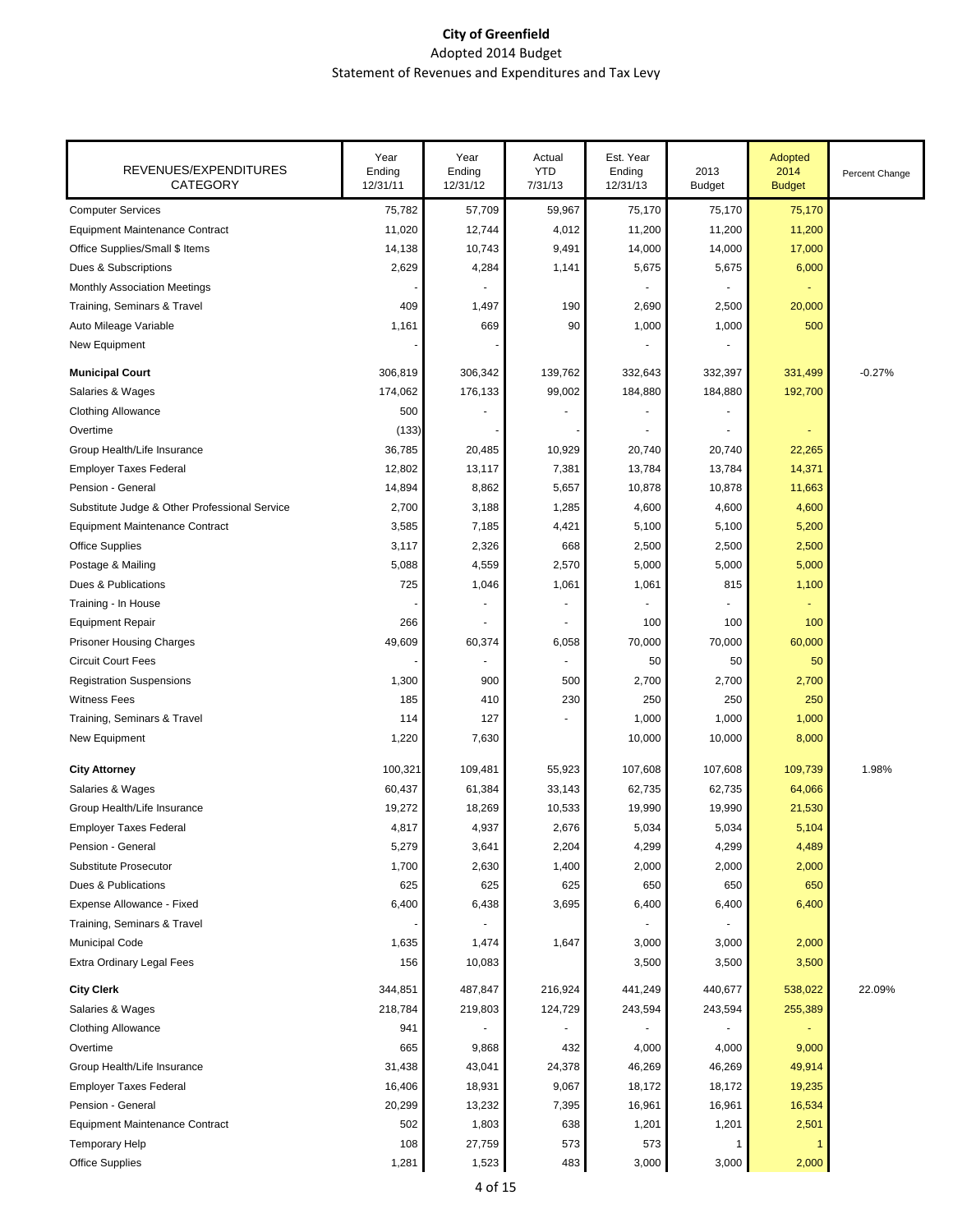| REVENUES/EXPENDITURES<br><b>CATEGORY</b>    | Year<br>Ending<br>12/31/11 | Year<br>Ending<br>12/31/12 | Actual<br><b>YTD</b><br>7/31/13 | Est. Year<br>Ending<br>12/31/13 | 2013<br><b>Budget</b> | Adopted<br>2014<br><b>Budget</b> | Percent Change |
|---------------------------------------------|----------------------------|----------------------------|---------------------------------|---------------------------------|-----------------------|----------------------------------|----------------|
| Postage & Mailing                           | 3,398                      | 9,151                      | 3,349                           | 4,800                           | 4,800                 | 6,500                            |                |
| Dues & Subscriptions                        | 409                        | 545                        | 375                             | 642                             | 642                   | 603                              |                |
| <b>Monthly Association Meetings</b>         |                            |                            |                                 |                                 | 1                     |                                  |                |
| <b>Equipment Repair</b>                     | 420                        | 430                        |                                 | 100                             | 100                   | 100                              |                |
| <b>Public Notice</b>                        | 6,706                      | 6,738                      | 3,290                           | 6,500                           | 6,500                 | 7,000                            |                |
| <b>Recording Fees</b>                       | 1,251                      | 740                        | 240                             | 1,000                           | 1,000                 | 500                              |                |
| Training, Seminars & Travel                 | 410                        | 375                        | 108                             | 1,251                           | 1,251                 | 1,251                            |                |
| Auto Mileage Variable                       | 435                        | 301                        | 108                             | 200                             | 200                   | 200                              |                |
| New Equipment                               |                            |                            |                                 | 8,000                           | 8,000                 |                                  |                |
| <b>Election Workers</b>                     | 29,493                     | 117,996                    | 31,258                          | 38,866                          | 38,866                | 137,490                          |                |
| <b>Equipment Maintenance Contract</b>       | 8,927                      | 6,165                      |                                 | 9,155                           | 9,155                 | 9,300                            |                |
| <b>Office Supplies</b>                      | 2,751                      | 8,819                      | 10,310                          | 28,300                          | 28,300                | 20,000                           |                |
| Dues & Subscriptions                        |                            |                            |                                 | 1                               | 1                     | 1                                |                |
| Publications                                | 227                        | 627                        | 191                             | 500                             | 500                   | 500                              |                |
| Training - In House                         |                            | $\overline{\phantom{a}}$   |                                 | 8,162                           | 8,162                 |                                  |                |
| <b>Equipment Repair</b>                     |                            |                            |                                 |                                 |                       |                                  |                |
| <b>Human Resources</b>                      | 139,994                    | 124,713                    | 72,134                          | 133,827                         | 129,601               | 140,199                          | 8.18%          |
| Salaries & Wages                            | 77,693                     | 79,216                     | 42,982                          | 80,870                          | 80,870                | 84,364                           |                |
| <b>Clothing Allowance</b>                   | 125                        |                            |                                 |                                 |                       |                                  |                |
| Group Health/Life Insurance                 | 9,933                      | 9,458                      | 5,447                           | 10,330                          | 10,330                | 11,101                           |                |
| <b>Employer Taxes Federal</b>               | 5,855                      | 5,930                      | 3,204                           | 6,054                           | 6,054                 | 6,309                            |                |
| Pension - General                           | 7,134                      | 4,698                      | 2,853                           | 5,540                           | 5,540                 | 5,905                            |                |
| <b>Professional Services</b>                | 2,149                      | 593                        | 366                             | 3,000                           | 3,000                 | 3,000                            |                |
| <b>Equipment Maintenance Contract</b>       | 201                        | 178                        | 220                             | 315                             | 315                   | 300                              |                |
| Employee Assistance Program                 | 5,165                      | 3,318                      | 3,344                           | 6,500                           | 6,500                 | 6,800                            |                |
| Office Supplies/Sm. Items                   | 260                        | 79                         | 8                               | 200                             | 200                   | 200                              |                |
| Postage & Mailing                           | 697                        | 784                        | 359                             | 700                             | 700                   | 500                              |                |
| Dues & Subscriptions                        | 350                        | 350                        | 345                             | 700                             | 700                   | 600                              |                |
| Training-In House                           |                            |                            |                                 |                                 |                       | 9,000                            |                |
| <b>Employee Recognition</b>                 | 2,569                      | 2,189                      | 606                             | 2,000                           | 2,000                 | 2,000                            |                |
| <b>Equipment Repair</b>                     |                            | 54                         |                                 | 100                             | 100                   | 100                              |                |
| Training, Seminars & Travel                 |                            | 249                        | 249                             | 500                             | 500                   | 500                              |                |
| Auto Mileage Variable                       |                            |                            |                                 | 20                              | 20                    | 20                               |                |
| New Equipment                               |                            |                            |                                 |                                 |                       |                                  |                |
| <b>Employment Advertisements</b>            | 3,125                      | 7,730                      | 6,193                           | 6,193                           | 4,000                 | 3,500                            |                |
| <b>Employment Physicals</b>                 | 1,756                      | 4,460                      | 4,033                           | 4,033                           | 2,000                 | 2,000                            |                |
| Negotiations/Labor Relations                | 22,982                     | 5,427                      | 1,925                           | 6,772                           | 6,772                 | 4,000                            |                |
| <b>Other General Government</b>             | 486,181                    | 471,273                    | 273,364                         | 747,143                         | 747,143               | 624,597                          | $-16.40%$      |
| Office Supplies/Sm. \$ Items                | 7,997                      | 10,248                     | 6,498                           | 9,000                           | 9,000                 | 9,000                            |                |
| Postage & Mailing                           | 1,120                      | 7,294                      | 2,704                           | 7,500                           | 7,500                 | 7,500                            |                |
| Communications                              | 18,869                     | 35,457                     | 22,686                          | 42,980                          | 42,980                | 45,000                           |                |
| Unemployment Compensation                   | 35,363                     | 25,835                     | 16,893                          | 30,000                          | 30,000                | 30,000                           |                |
| <b>Retirement Reserve</b>                   |                            |                            |                                 | 20,390                          | 20,390                | 25,000                           |                |
| Retiree Group Health Insurance              | 8,918                      | 5,756                      | 4,279                           | 14,697                          | 14,697                | 18,950                           |                |
| Fire Emergency & Ambulance Billing Services | 96,129                     | 100,065                    | 53,210                          | 96,195                          | 96,195                | 99,800                           |                |
| <b>Bad Debt Personal Property</b>           | 1,401                      | 5,351                      | 413                             | 31,500                          | 31,500                | 31,500                           |                |
| <b>Bad Debt False Alarm/Fire Fees</b>       | 1,200                      | (196)                      |                                 | 2,500                           | 2,500                 | 2,500                            |                |
| <b>Bad Debt Ambulance Fees</b>              | (8,669)                    | (7,078)                    |                                 | 5,000                           | 5,000                 | 5,000                            |                |
| Bad Debt - Other                            | (1,048)                    | 10,787                     | (35, 408)                       | 2,500                           | 2,500                 | 2,500                            |                |
| Contingency                                 |                            |                            |                                 | 127,300                         | 127,300               |                                  |                |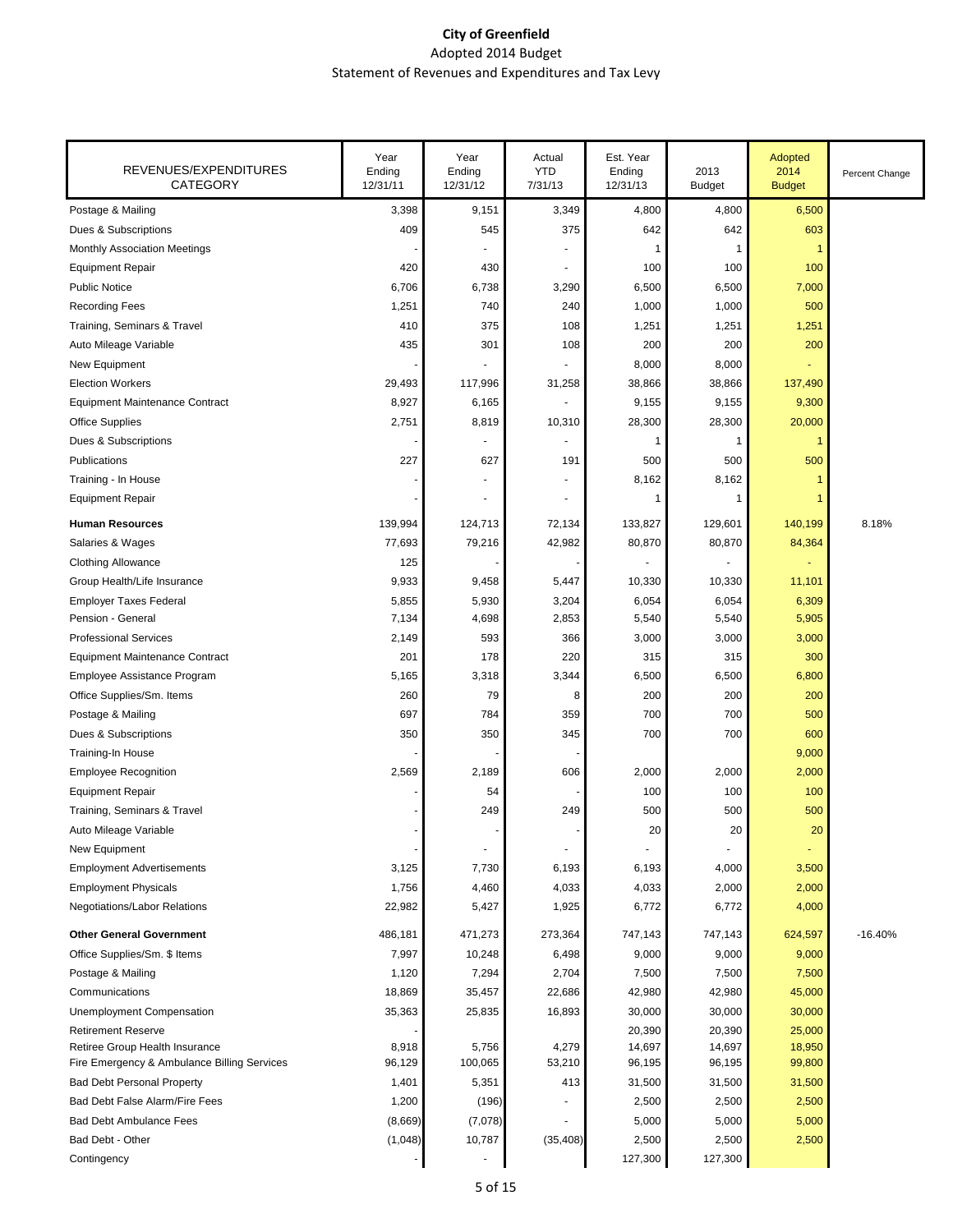| REVENUES/EXPENDITURES<br><b>CATEGORY</b> | Year<br>Ending<br>12/31/11 | Year<br>Ending<br>12/31/12 | Actual<br><b>YTD</b><br>7/31/13 | Est. Year<br>Ending<br>12/31/13 | 2013<br><b>Budget</b> | Adopted<br>2014<br><b>Budget</b> | Percent Change |
|------------------------------------------|----------------------------|----------------------------|---------------------------------|---------------------------------|-----------------------|----------------------------------|----------------|
| <b>Extra Ordinary Expenses</b>           | 20,232                     | 21,258                     | 12,556                          | 30,276                          | 30,276                | 30,276                           |                |
| Liability Insurance                      | 304,669                    | 256,496                    | 189,533                         | 326,805                         | 326,805               | 317,571                          |                |
| <b>Assessments City Property</b>         |                            |                            |                                 | 500                             | 500                   |                                  |                |
| <b>Finance Department</b>                | 686,043                    | 685,675                    | 376,156                         | 693,620                         | 692,249               | 835,196                          | 20.65%         |
| <b>Accounting</b>                        | 360,275                    | 339,504                    | 168,832                         | 301,164                         | 299,793               | 379,090                          | 26.45%         |
| Salaries & Wages - Accounting            | 230,982                    | 237,341                    | 101,587                         | 186,718                         | 185,372               | 227,477                          |                |
| <b>Clothing Allowance</b>                | 789                        |                            |                                 |                                 |                       |                                  |                |
| Overtime                                 | 1,678                      | 1,340                      | 525                             | 525                             | 500                   | 3,500                            |                |
| Group Health/Life Insurance              | 42,619                     | 31,276                     | 16,686                          | 31,660                          | 31,660                | 55,153                           |                |
| <b>Employer Taxes Federal</b>            | 17,251                     | 15,285                     | 7,421                           | 13,559                          | 13,559                | 16,907                           |                |
| Pension - General                        | 22,452                     | 11,957                     | 6,652                           | 12,732                          | 12,732                | 16,168                           |                |
| <b>Auditing Services</b>                 | 32,650                     | 36,125                     | 33,550                          | 33,600                          | 33,600                | 37,600                           |                |
| <b>Financial Advisory</b>                | 7,000                      |                            |                                 | 9,300                           | 9,300                 | 9,300                            |                |
| <b>Equipment Maintenance Contract</b>    | 113                        | 100                        | 63                              | 300                             | 300                   | 300                              |                |
| Office Supplies/Small \$ Items           | 661                        | 919                        | 334                             | 1,175                           | 1,175                 | 1,175                            |                |
| Postage & Mailing                        | 458                        | 605                        | 335                             | 600                             | 600                   | 600                              |                |
| Dues & Subscriptions                     | 1,100                      | 1,273                      | 671                             | 1,595                           | 1,595                 | 1,610                            |                |
| Training, Seminars & Travel              | 1,520                      | 682                        | 296                             | 3,100                           | 3,100                 | 6,200                            |                |
| Auto Mileage Variable                    | 266                        | 61                         |                                 | 300                             | 300                   | 100                              |                |
| New Equipment                            | 736                        | 2,540                      | 712                             | 6,000                           | 6,000                 | 3,000                            |                |
| <b>Treasurer</b>                         | 150,405                    | 176,064                    | 101,273                         | 208,395                         | 208,395               | 246,836                          | 18.45%         |
| Salaries & Wages Treasury                | 102,988                    | 131,643                    | 78,669                          | 152,613                         | 152,613               | 184,017                          |                |
| <b>Clothing Allowance</b>                | 570                        |                            |                                 |                                 |                       |                                  |                |
| Overtime                                 | 1,414                      | 591                        | 417                             | 1,000                           | 1,000                 | 2,000                            |                |
| Group Health/Life Insurance              | 9,641                      | 13,611                     | 7,861                           | 14,906                          | 14,906                | 16,175                           |                |
| <b>Employer Taxes Federal</b>            | 7,740                      | 9,625                      | 5,743                           | 11,247                          | 11,247                | 13,692                           |                |
| Pension - General                        | 10,823                     | 7,804                      | 4,800                           | 10,379                          | 10,379                | 10,002                           |                |
| Prgm Consulting & Other                  | 2,250                      |                            |                                 |                                 |                       |                                  |                |
| <b>Equipment Maintenance Contract</b>    |                            | 100                        | 63                              | 300                             | 300                   | 300                              |                |
| Office Supplies/Small \$ Items           | 2,755                      | 1,497                      | 123                             | 3,000                           | 3,000                 | 3,200                            |                |
| Postage & Mailing                        | 11,638                     | 10,154                     | 3,148                           | 12,500                          | 12,500                | 13,000                           |                |
| Dues & Subscriptions                     | 80                         | 60                         | 80                              | 200                             | 200                   | 200                              |                |
| Training, Seminars & Travel              | 506                        | 701                        | 369                             | 1,200                           | 1,200                 | 1,200                            |                |
| Auto Mileage Variable                    |                            |                            |                                 | 50                              | 50                    | 50                               |                |
| New Equipment                            |                            | 278                        |                                 | 1,000                           | 1,000                 | 3,000                            |                |
| <b>City Assessor</b>                     | 175,363                    | 170,107                    | 106,051                         | 184,061                         | 184,061               | 209,270                          | 13.70%         |
| Salaries & Wages - Assessor              | 122,974                    | 125,885                    | 68,440                          | 128,712                         | 128,712               | 137,728                          |                |
| <b>Clothing Allowance</b>                | 500                        |                            |                                 |                                 |                       |                                  |                |
| Overtime                                 |                            |                            |                                 |                                 |                       |                                  |                |
| Group Health/Life Insurance              | 13,021                     | 12,542                     | 11,388                          | 13,758                          | 13,758                | 28,884                           |                |
| <b>Employer Taxes Federal</b>            | 9,304                      | 9,429                      | 5,047                           | 9,637                           | 9,637                 | 10,160                           |                |
| Pension - General                        | 12,389                     | 7,466                      | 4,359                           | 8,817                           | 8,817                 | 9,361                            |                |
| <b>Appraiser Services</b>                | 12,202                     | 8,360                      | 13,206                          | 14,250                          | 14,250                | 14,250                           |                |
| <b>Equipment Maintenance Contract</b>    | 307                        | 302                        | 285                             | 450                             | 450                   | 450                              |                |
| Office Supplies/Small \$ Items           | 160                        | 183                        | 346                             | 450                             | 450                   | 450                              |                |
| Postage & Mailing                        | 1,245                      | 1,241                      | 1,138                           | 1,500                           | 1,500                 | 1,500                            |                |
| Dues & Subscriptions                     | 902                        | 1,539                      | 880                             | 1,415                           | 1,415                 | 1,415                            |                |
| <b>Books &amp; Publications</b>          | 1,074                      | 684                        | 701                             | 902                             | 902                   | 902                              |                |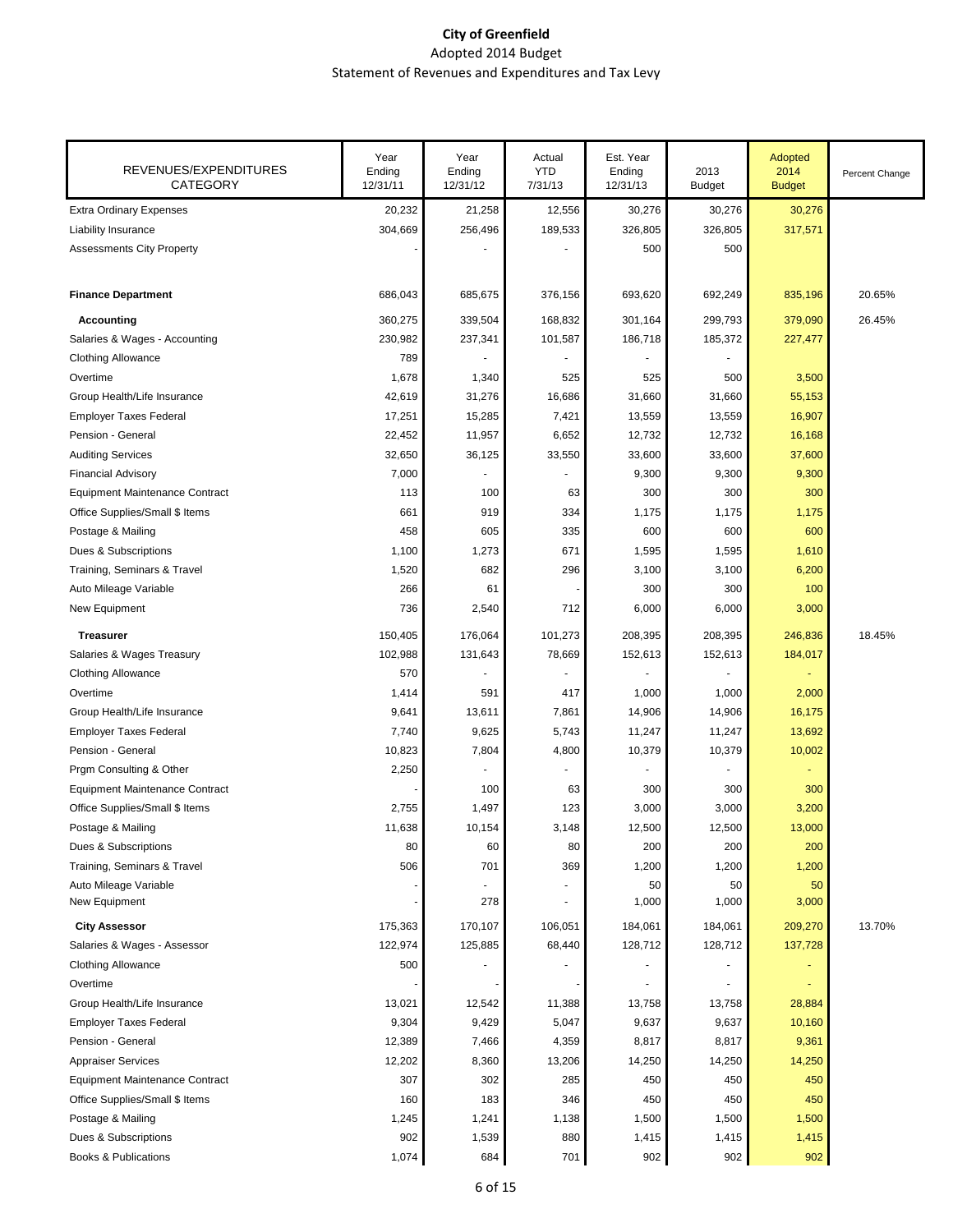| REVENUES/EXPENDITURES<br><b>CATEGORY</b>       | Year<br>Ending<br>12/31/11 | Year<br>Ending<br>12/31/12 | Actual<br><b>YTD</b><br>7/31/13 | Est. Year<br>Ending<br>12/31/13 | 2013<br><b>Budget</b> | Adopted<br>2014<br><b>Budget</b> | Percent Change |
|------------------------------------------------|----------------------------|----------------------------|---------------------------------|---------------------------------|-----------------------|----------------------------------|----------------|
| <b>Monthly Association Meetings</b>            | 35                         | 35                         |                                 | 50                              | 50                    | 50                               |                |
| Training, Seminars & Travel                    | 803                        | 1,182                      | 163                             | 1,620                           | 1,620                 | 1,620                            |                |
| Auto Mileage Variable                          | 447                        | 624                        | 98                              | 1,100                           | 1,100                 | 1,100                            |                |
| New Equipment                                  |                            | 635                        |                                 | 1,400                           | 1,400                 | 1,400                            |                |
| <b>Buildings &amp; Maintenance - City Hall</b> | 297,431                    | 385,415                    | 280,466                         | 493,480                         | 434,897               | 277,590                          | $-36.17%$      |
| Drop Rug Service                               | 1,379                      | 1,608                      | 643                             | 1,500                           | 1,500                 | 1,800                            |                |
| Electric                                       | 67,984                     | 69,747                     | 31,699                          | 65,000                          | 65,000                | 70,000                           |                |
| Gas                                            | 8,430                      | 8,678                      | 5,237                           | 12,000                          | 12,000                | 12,000                           |                |
| Water                                          | 3,575                      | 3,600                      | 1,109                           | 2,400                           | 2,400                 | 4,000                            |                |
| <b>Sewer Service</b>                           | 2,303                      | 2,520                      | 1,021                           | 2,500                           | 2,500                 | 2,500                            |                |
| Janitorial                                     | 29,832                     | 26,476                     | 25,122                          | 32,000                          | 32,000                | 32,000                           |                |
| <b>Building Supplies - Janitor</b>             | 4,140                      | 4,385                      | 2,135                           | 4,000                           | 4,000                 | 4,400                            |                |
| <b>Building Maintenance</b>                    | 99,253                     | 173,977                    | 96,619                          | 256,525                         | 256,525               | 141,625                          |                |
| Salaries & Wages                               | 57,321                     | 71,206                     | 86,420                          | 87,000                          | 43,043                | 8,692                            |                |
| Overtime                                       | 496                        | 436                        | 495                             | 500                             | 500                   | 500                              |                |
| Group Health/Life Insurance                    | 12,290                     | 13,702                     | 18,154                          | 18,155                          | 10,520                |                                  |                |
| <b>Employer Taxes Federal</b>                  | 4,304                      | 5,354                      | 6,393                           | 6,400                           | 2,570                 | 38                               |                |
| Pension - General                              | 6,124                      | 3,726                      | 5,419                           | 5,500                           | 2,339                 | 35                               |                |
|                                                |                            |                            |                                 |                                 |                       |                                  |                |
| <b>PUBLIC SAFETY</b>                           | 15,369,068                 | 13,561,433                 | 7,171,508                       | 14,379,224                      | 14,375,152            | 15,672,377                       | 9.02%          |
| <b>Police Department</b>                       | 9,003,121                  | 8,085,576                  | 4,278,042                       | 8,398,731                       | 8,395,287             | 8,779,192                        | 4.57%          |
| Fire & Police Commission                       | 16,821                     | 12,244                     | 10,107                          | 12,000                          | 12,000                | 14,000                           |                |
| Drop Rug Service                               | 3,124                      | 3,194                      | 1,767                           | 3,000                           | 3,000                 | 3,500                            |                |
| Electric                                       | 77,544                     | 79,974                     | 37,945                          | 80,000                          | 80,000                | 80,000                           |                |
| Gas                                            | 22,710                     | 17,755                     | 9,661                           | 20,000                          | 20,000                | 20,000                           |                |
| Water                                          | 2,508                      | 2,238                      | 1,011                           | 2,000                           | 2,000                 | 2,200                            |                |
| <b>Sewer Service</b>                           | 2,460                      | 2,442                      | 1,122                           | 3,236                           | 3,236                 | 3,500                            |                |
| Janitorial                                     | 50,035                     | 54,315                     | 51,418                          | 61,200                          | 61,200                | 64,000                           |                |
| <b>Building Supplies - Janitor</b>             | 4,437                      | 7,076                      | 4,068                           | 4,000                           | 4,000                 | 7,000                            |                |
| <b>Building Maintenance</b>                    | 42,532                     | 66,080                     | 20,167                          | 55,700                          | 55,700                | 55,700                           |                |
| Salaries & Wages - Administration              | 589,931                    | 401,019                    | 187,248                         | 403,298                         | 403,298               | 335,802                          |                |
| Uniform/Shooting/Training                      | 1,600                      | 1,175                      |                                 | 1,175                           | 1,175                 | 1,175                            |                |
| Overtime                                       | 8,028                      | 3,451                      | 838                             | 6,029                           | 6,029                 | 6,000                            |                |
| Group Health/Life Insurance                    | 98,541                     | 90,926                     | 45,180                          | 98,695                          | 98,695                | 85,363                           |                |
| <b>Employer Taxes Federal</b>                  | 39,116                     | 29,647                     | 13,605                          | 30,274                          | 30,274                | 24,828                           |                |
| Pension - General                              | 15,770                     | 10,749                     | 4,794                           | 13,600                          | 13,600                | 8,252                            |                |
| Pension - Protective                           | 54,788                     | 33,083                     | 18,719                          | 35,085                          | 35,085                | 37,512                           |                |
| <b>Professional Services</b>                   | 9,740                      | 11,261                     | 4,250                           | 9,700                           | 9,700                 | 10,000                           |                |
| <b>Equipment Maintenance Contract</b>          | 160,266                    | 162,447                    | 128,728                         | 167,700                         | 167,700               | 162,000                          |                |
| Office Supplies/Small \$ Items                 | 17,872                     | 15,504                     | 8,459                           | 17,500                          | 17,500                | 19,500                           |                |
| <b>Police Station Supplies</b>                 | 17,907                     | 16,694                     | 11,211                          | 17,500                          | 17,500                | 19,900                           |                |
| Postage & Mailing                              | 2,912                      | 3,251                      | 1,768                           | 3,000                           | 3,000                 | 3,500                            |                |
| Dues                                           | 1,477                      | 1,923                      | 1,359                           | 2,500                           | 2,500                 | 3,500                            |                |
| <b>Books &amp; Publications</b>                | 190                        | 22                         | 338                             | 750                             | 750                   | 3,750                            |                |
| Training - In House                            | 1,004                      | 678                        | 823                             | 1,500                           | 1,500                 | 2,500                            |                |
| <b>Medical Supplies</b>                        | 1,530                      | 1,689                      | 1,861                           | 3,000                           | 3,000                 | 3,500                            |                |
| <b>Guns &amp; Ammunition</b>                   | 14,683                     | 12,181                     | 1,599                           | 13,000                          | 13,000                | 14,000                           |                |
| Juvenile/DARE Programs                         | 6,211                      | 4,132                      | 3,918                           | 6,600                           | 6,600                 | 6,600                            |                |
| Oil, Grease & Gasoline                         | 141,375                    | 139,020                    | 74,043                          | 120,000                         | 120,000               | 120,000                          |                |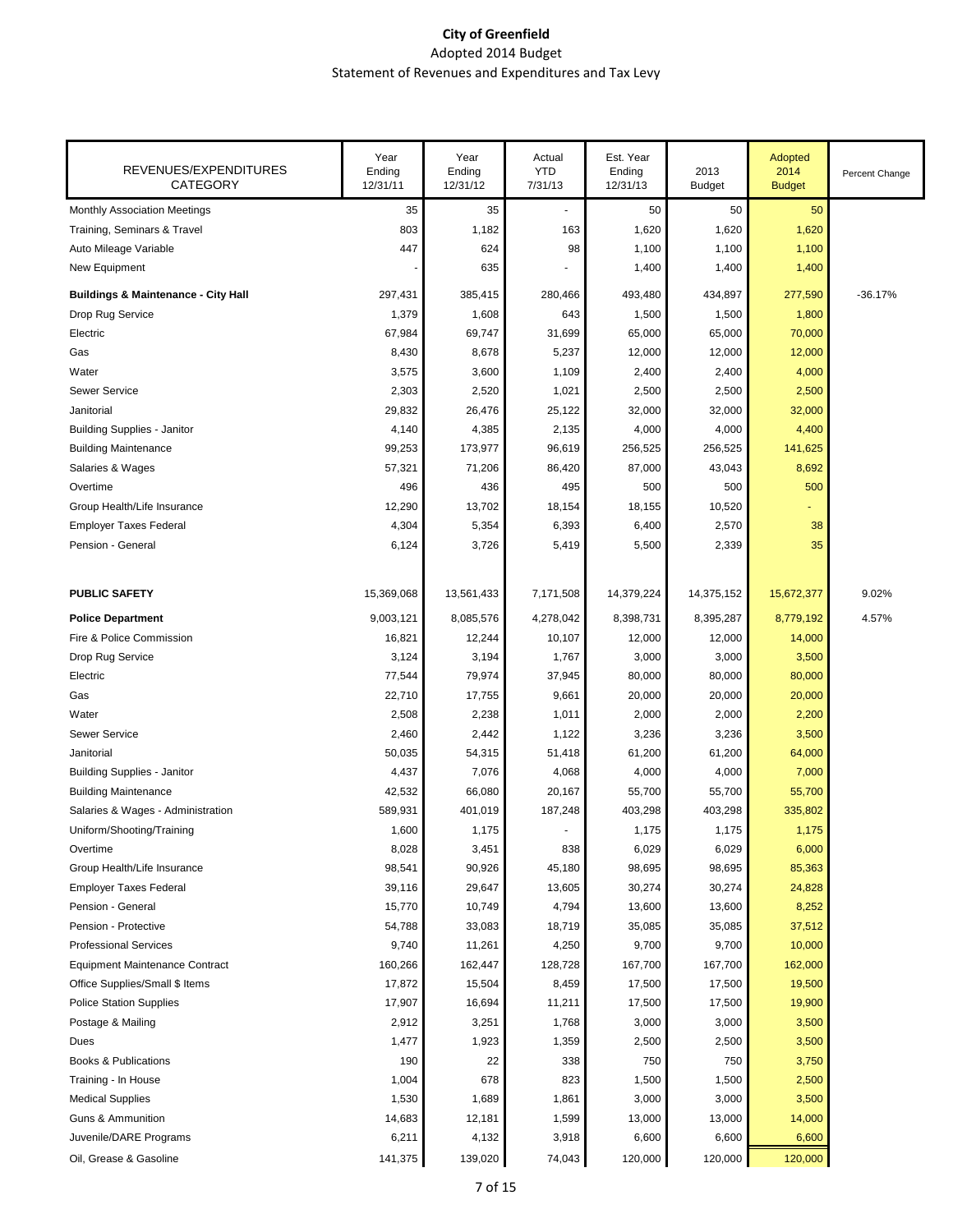| REVENUES/EXPENDITURES<br><b>CATEGORY</b>    | Year<br>Ending<br>12/31/11 | Year<br>Ending<br>12/31/12 | Actual<br><b>YTD</b><br>7/31/13 | Est. Year<br>Ending<br>12/31/13 | 2013<br><b>Budget</b> | Adopted<br>2014<br><b>Budget</b> | Percent Change |
|---------------------------------------------|----------------------------|----------------------------|---------------------------------|---------------------------------|-----------------------|----------------------------------|----------------|
| Vehicle Maint. & Equipment                  | 29,801                     | 35,287                     | 23,331                          | 32,000                          | 32,000                | 32,000                           |                |
| Vehicle Accident Repairs [Insurance Deduct] | 5,374                      | 3,343                      | 1,154                           | 5,000                           | 5,000                 | 5,000                            |                |
| <b>Vehicle Licenses &amp; Titles</b>        | 485                        | 835                        | 295                             | 1,000                           | 1,000                 | 1,000                            |                |
| Uniform Repair/Replacement                  | 590                        | 456                        | 1,804                           | 1,804                           | 500                   | 1,000                            |                |
| <b>Equipment Repair</b>                     | 802                        | 375                        | 797                             | 1,000                           | 1,000                 | 1,000                            |                |
| <b>Towing Charges</b>                       | 1,427                      | (646)                      |                                 | 500                             | 500                   | 500                              |                |
| K-9 Unit                                    | 3,543                      | 5,109                      | 5,640                           | 5,640                           | 3,500                 | 4,500                            |                |
| Training, Seminars & Travel                 | 23,057                     | 25,518                     | 14,957                          | 26,000                          | 26,000                | 33,000                           |                |
| <b>Replacement Equipment</b>                | 6,107                      | 2,030                      | 890                             | 4,000                           | 4,000                 | 5,000                            |                |
| New Equipment                               |                            |                            |                                 |                                 |                       |                                  |                |
| Salaries & Wages - Detectives               | 666,084                    | 589,810                    | 318,753                         | 597,032                         | 597,032               | 630,600                          |                |
| Uniform/Shooting/Training                   | 6,206                      | 9,574                      | 3,000                           | 9,465                           | 9,465                 | 9,630                            |                |
| Overtime                                    | 76,161                     | 104,443                    | 26,582                          | 75,000                          | 75,000                | 75,000                           |                |
| Group Health/Life Insurance                 | 128,603                    | 117,167                    | 73,364                          | 126,338                         | 126,338               | 150,148                          |                |
| <b>Employer Taxes Federal</b>               | 55,661                     | 51,887                     | 23,428                          | 50,335                          | 50,335                | 52,632                           |                |
| Pension - Protective                        | 144,216                    | 109,148                    | 52,545                          | 110,793                         | 110,793               | 119,208                          |                |
| Salaries & Wages - Patrol Officers          | 2,983,293                  | 2,797,706                  | 1,540,209                       | 2,990,862                       | 2,990,862             | 3,179,208                        |                |
| Uniform/Shooting/Training                   | 42,533                     | 48,181                     | 16,006                          | 46,426                          | 46,426                | 48,953                           |                |
| Overtime                                    | 338,910                    | 423,897                    | 128,497                         | 335,000                         | 335,000               | 320,000                          |                |
| Group Health/Life Insurance                 | 599,887                    | 531,330                    | 314,673                         | 597,495                         | 597,495               | 679,602                          |                |
| <b>Employer Taxes Federal</b>               | 256,163                    | 246,581                    | 110,967                         | 249,227                         | 249,227               | 262,885                          |                |
| Pension - Protective                        | 729,325                    | 504,692                    | 243,431                         | 534,912                         | 534,912               | 579,879                          |                |
| Salaries & Wages - Clerical Support         | 283,786                    | 203,413                    | 115,820                         | 243,106                         | 243,106               | 254,370                          |                |
| Uniform/Shooting/Training                   | 2,450                      |                            |                                 |                                 |                       |                                  |                |
| Overtime                                    | 17,888                     | 13,277                     | 8,579                           | 8,751                           | 8,751                 | 15,000                           |                |
| Group Health/Life Insurance                 | 56,487                     | 32,783                     | 13,764                          | 40,224                          | 40,224                | 22,031                           |                |
| <b>Employer Taxes Federal</b>               | 22,742                     | 16,074                     | 9,212                           | 19,149                          | 19,149                | 20,407                           |                |
| Pension - General                           | 32,923                     | 10,951                     | 7,039                           | 15,727                          | 15,727                | 16,357                           |                |
| Salaries & Wages - Dispatch                 | 615,715                    | 625,006                    | 352,563                         | 678,614                         | 678,614               | 713,546                          |                |
| Uniform/Shooting/Training                   | 4,700                      | 500                        |                                 | 500                             | 500                   | 500                              |                |
| Overtime                                    | 46,856                     | 47,942                     | 20,010                          | 28,000                          | 28,000                | 28,000                           |                |
| Group Health/Life Insurance                 | 150,268                    | 144,301                    | 84,262                          | 154,583                         | 154,583               | 172,900                          |                |
| <b>Employer Taxes Federal</b>               | 48,393                     | 47,733                     | 26,334                          | 51,150                          | 51,150                | 53,540                           |                |
| Pension - General                           | 66,067                     | 32,971                     | 20,766                          | 41,515                          | 41,515                | 44,566                           |                |
| Pension - Protective                        | 20,944                     | 15,470                     | 8,747                           | 16,428                          | 16,428                | 17,565                           |                |
| Communications                              | 101,613                    | 77,305                     | 48,354                          | 81,100                          | 81,100                | 81,300                           |                |
| Salaries & Wages - Aux & Crossing Guards    | 26,757                     | 24,273                     | 14,765                          | 25,000                          | 25,000                | 28,000                           |                |
| <b>Employer Taxes Federal</b>               | 2,047                      | 1,857                      | 1,130                           | 1,913                           | 1,913                 | 1,683                            |                |
| Pension - General                           | 80                         | 38                         | 16                              | 100                             | 100                   | 100                              |                |
| <b>Crossing Guard Supplies</b>              |                            |                            |                                 |                                 |                       |                                  |                |
| <b>Auxiliary Police Supplies</b>            | 65                         | 789                        | 351                             | 1,000                           | 1,000                 | 1,000                            |                |
| <b>Fire Department</b>                      | 6,034,843                  | 5,152,396                  | 2,714,689                       | 5,645,165                       | 5,645,165             | 6,542,012                        | 15.89%         |
| Electric @ Fire Station #1                  | 14,712                     | 15,434                     | 7,826                           | 15,000                          | 15,000                | 15,000                           |                |
| Gas                                         | 9,050                      | 8,293                      | 5,906                           | 15,000                          | 15,000                | 10,000                           |                |
| Water                                       | 1,976                      | 2,174                      | 941                             | 2,000                           | 2,000                 | 2,200                            |                |
| <b>Sewer Service</b>                        | 1,981                      | 2,150                      | 1,020                           | 2,000                           | 2,000                 | 2,200                            |                |
| <b>Building Supplies - Janitor</b>          | 1,097                      | 3,445                      | 1,587                           | 3,000                           | 3,000                 | 3,500                            |                |
| <b>Building Maintenance</b>                 | 17,877                     | 45,385                     | 11,155                          | 70,000                          | 70,000                | 80,000                           |                |
| Electric @ Fire Station #2                  | 20,057                     | 19,056                     | 10,558                          | 20,000                          | 20,000                | 20,000                           |                |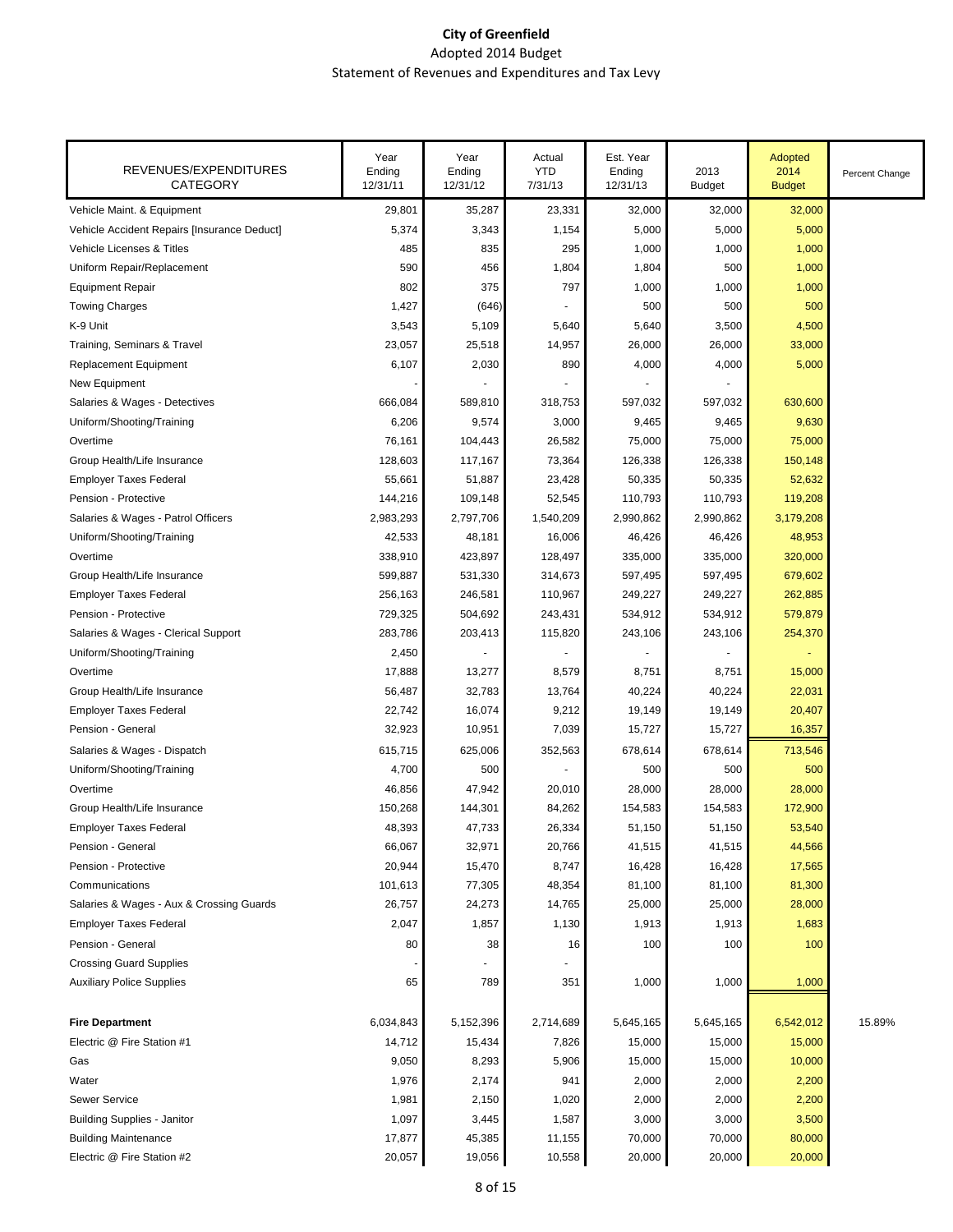| REVENUES/EXPENDITURES<br><b>CATEGORY</b>  | Year<br>Ending<br>12/31/11 | Year<br>Ending<br>12/31/12 | Actual<br><b>YTD</b><br>7/31/13 | Est. Year<br>Ending<br>12/31/13 | 2013<br><b>Budget</b> | Adopted<br>2014<br><b>Budget</b> | Percent Change |
|-------------------------------------------|----------------------------|----------------------------|---------------------------------|---------------------------------|-----------------------|----------------------------------|----------------|
| Gas                                       | 5,410                      | 4,135                      | 3,397                           | 8,000                           | 8,000                 | 8,000                            |                |
| Water                                     | 1,330                      | 1,359                      | 753                             | 1,500                           | 1,500                 | 1,600                            |                |
| Sewer Service                             | 1,019                      | 1,024                      | 495                             | 1,100                           | 1,100                 | 1,200                            |                |
| Janitorial                                |                            |                            |                                 |                                 |                       |                                  |                |
| <b>Building Supplies - Janitor</b>        | 1,928                      | 3,723                      | 1,788                           | 3,000                           | 3,000                 | 3,500                            |                |
| <b>Building Maintenance</b>               | 133,396                    | 86,495                     | 13,681                          | 100,000                         | 100,000               | 55,000                           |                |
| Salaries & Wages - Command Staff          | 391,700                    | 280,115                    | 158,931                         | 290,531                         | 290,531               | 308,027                          |                |
| Uniform Allowance                         | 236                        | 1,355                      | 99                              | 1,000                           | 1,000                 | 1,000                            |                |
| <b>Temporary Help</b>                     | 13,919                     |                            |                                 | 25,000                          | 25,000                | 34,000                           |                |
| Overtime                                  |                            | 330                        | 142                             | 4,000                           | 4,000                 |                                  |                |
| Group Health/Life Insurance               | 42,945                     | 41,705                     | 24,552                          | 46,593                          | 46,593                | 50,206                           |                |
| <b>Employer Taxes Federal</b>             | 24,379                     | 20,324                     | 11,428                          | 23,176                          | 23,176                | 24,157                           |                |
| Pension - General                         | 8,198                      | 4,548                      | 2,828                           | 7,053                           | 7,053                 | 5,401                            |                |
| Pension - Protective                      | 39,103                     | 28,943                     | 17,058                          | 32,179                          | 32,179                | 35,232                           |                |
| Heart & Lung Compensation                 | 4,038                      | 4,038                      | 2,356                           | 4,038                           | 4,038                 | 4,038                            |                |
| <b>Professional Services</b>              | 9,762                      |                            |                                 | 2,000                           | 2,000                 |                                  |                |
| Physicals - HAZMAT                        | 263                        | 3,776                      |                                 | 4,000                           | 4,000                 | 4,000                            |                |
| <b>Equipment Maintenance Contract</b>     | 10,783                     | 14,336                     | 7,156                           | 15,000                          | 15,000                | 15,000                           |                |
| <b>Weed Cutting</b>                       |                            | 6,155                      | 3,199                           | 5,000                           | 5,000                 | 6,000                            |                |
| <b>Office Supplies</b>                    | 6,077                      | 4,961                      | 757                             | 7,000                           | 7,000                 | 8,500                            |                |
| <b>Fire Station Supplies</b>              | 9,468                      | 4,921                      | 1,773                           | 7,000                           | 7,000                 | 7,000                            |                |
| Postage & Mailing                         | 396                        | 373                        | 118                             | 1,500                           | 1,500                 |                                  |                |
| Communications                            | 31,641                     | 44,672                     | 22,068                          | 42,000                          | 42,000                | 42,000                           |                |
| Dues & Subscriptions                      | 1,740                      | 1,590                      | 1,488                           | 3,000                           | 3,000                 | 12,500                           |                |
| Books, Films & Other Publications         | 2,195                      | 2,672                      | 3,475                           | 6,500                           | 6,500                 |                                  |                |
| <b>Monthly Association Meetings</b>       | 812                        | 523                        | 694                             | 3,000                           | 3,000                 |                                  |                |
| Training-In House                         | 7,512                      | 6,804                      | 4,864                           | 7,000                           | 7,000                 |                                  |                |
| <b>Medical Supplies</b>                   | 16,822                     | 24,151                     | 22,000                          | 29,000                          | 29,000                | 39,000                           |                |
| Oil, Grease & Gasoline                    | 58,246                     | 58,662                     | 35,550                          | 40,000                          | 40,000                | 44,000                           |                |
| Vehicle Repairs & Maintenance             | 40,502                     | 31,157                     | 24,688                          | 40,000                          | 40,000                | 55,000                           |                |
| Vehicle Licenses & Titles                 | 159                        | 221                        | 151                             | 200                             | 200                   | 200                              |                |
| Small Tools & Misc. Items                 | 5,993                      | 7,248                      | 2,405                           | 7,000                           | 7,000                 | ٠                                |                |
| <b>Towing Charges</b>                     | 1,337                      | 477                        | 113                             | 1,000                           | 1,000                 | 1,000                            |                |
| Oxygen & Supplies                         | 2,917                      | 5,258                      | 1,964                           | 6,000                           | 6,000                 |                                  |                |
| Laundry & Dry Cleaning                    | 143                        | 428                        | 4                               | 500                             | 500                   | $\blacksquare$                   |                |
| Fire Gear & Auxiliary Supplies            | 7,833                      | 6,921                      | 5,009                           | 7,000                           | 7,000                 |                                  |                |
| Fire Prevention Program                   | 3,614                      | 6,080                      | 815                             | 4,000                           | 4,000                 | 4,000                            |                |
| Training, Seminars & Travel               | 11,770                     | 26,909                     | 10,096                          | 30,000                          | 30,000                | 37,000                           |                |
| Replacement Equipment                     | 63,825                     | 11,710                     | 7,117                           | 50,000                          | 50,000                | 57,500                           |                |
| New Equipment                             | 100,150                    | 98,920                     | 37,121                          | 90,000                          | 90,000                | 97,000                           |                |
| Salaries & Wages - Fire Fighters          | 2,149,335                  | 2,058,128                  | 1,123,384                       | 2,098,427                       | 2,098,427             | 2,256,833                        |                |
| Certification Pay/Uniform Allowance       | 24,968                     | 31,336                     | 8,302                           | 25,752                          | 25,752                | 25,646                           |                |
| Overtime                                  | 305,491                    | 153,416                    | 68,109                          | 112,500                         | 112,500               | 153,000                          |                |
| Fire Call Back                            |                            |                            |                                 | 5,000                           | 5,000                 |                                  |                |
| Group Health/Life Insurance               | 495,774                    | 460,415                    | 273,236                         | 508,006                         | 508,006               | 561,653                          |                |
| <b>Employer Taxes Federal</b>             | 178,535                    | 162,914                    | 86,540                          | 163,100                         | 163,100               | 166,185                          |                |
| Pension - Protective                      | 495,034                    | 346,983                    | 195,158                         | 362,472                         | 362,472               | 367,081                          |                |
| <b>Tuition Reimbursement</b>              | 838                        | 823                        | 968                             | 5,000                           | 5,000                 |                                  |                |
| Salaries & Wages - Paramedic              | 990,987                    | 970,379                    | 549,637                         | 1,051,633                       | 1,051,633             | 1,053,340                        |                |
| Uniform Allowance - EMT Certification Pay | 12,585                     | 14,658                     | 4,264                           | 14,725                          | 14,725                | 14,964                           |                |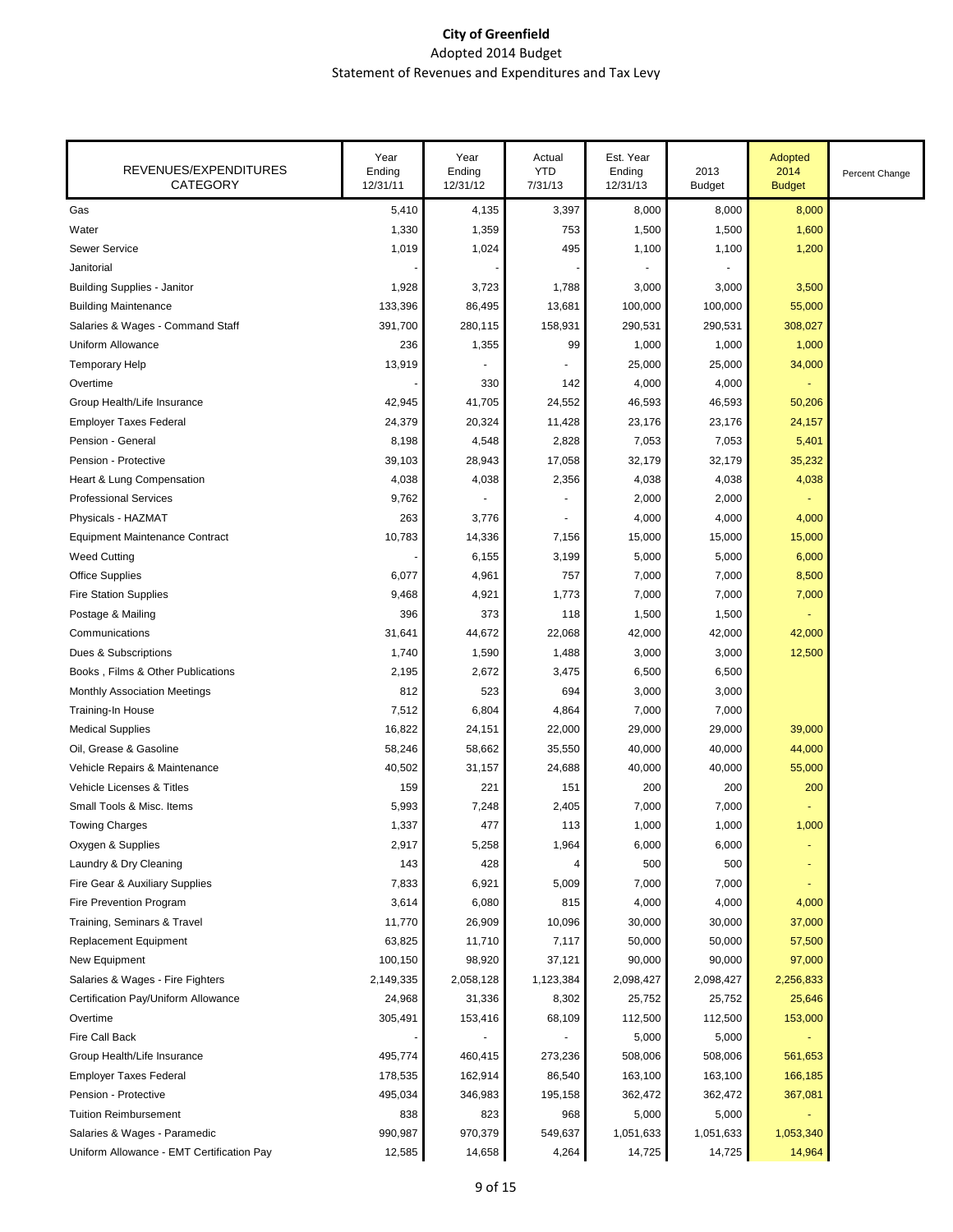| REVENUES/EXPENDITURES<br><b>CATEGORY</b>                      | Year<br>Ending<br>12/31/11 | Year<br>Ending<br>12/31/12 | Actual<br><b>YTD</b><br>7/31/13 | Est. Year<br>Ending<br>12/31/13 | 2013<br><b>Budget</b> | Adopted<br>2014<br><b>Budget</b> | Percent Change |
|---------------------------------------------------------------|----------------------------|----------------------------|---------------------------------|---------------------------------|-----------------------|----------------------------------|----------------|
| Overtime                                                      | 212,722                    | 58,132                     | 35,703                          | 112,500                         | 112,500               | 72,000                           |                |
| Group Health/Life Insurance                                   | 240,420                    | 191,048                    | 113,608                         | 207,087                         | 207,087               | 236,779                          |                |
| <b>Employer Taxes Federal</b>                                 | 90,554                     | 77,478                     | 43,241                          | 87,683                          | 87,683                | 79,671                           |                |
| Pension - Protective                                          | 253,538                    | 160,994                    | 90,438                          | 190,460                         | 190,460               | 178,060                          |                |
| Oil, Grease & Gasoline                                        | 909                        | 1,863                      | 1,066                           | 4,000                           | 4,000                 |                                  |                |
| Vehicle Repairs & Maintenance                                 | 1,492                      | 14,131                     | 3,885                           | 15,000                          | 15,000                |                                  |                |
| Oxygen & Supplies                                             | 4,399                      | 4,370                      | 1,983                           | 4,000                           | 4,000                 |                                  |                |
| Auto Mileage Variable                                         | 322                        |                            | 1,351                           | 4,000                           | 4,000                 | 4,000                            |                |
| <b>Cost Reallocations</b>                                     | (827, 537)                 | (816, 947)                 | (498, 332)                      | (804,000)                       | (804,000)             | (115,000)                        |                |
| Retirement Reserve - Protective                               |                            |                            |                                 | 59,000                          | 59,000                | 59,000                           |                |
| Liability Insurance (WKComp-Protective)                       | 275,646                    | 315,713                    | 143,022                         | 332,950                         | 332,950               | 330,839                          |                |
| <b>Emergency Gov't Expenses</b>                               | 520                        | 3,606                      |                                 | 4,000                           | 4,000                 | 4,000                            |                |
| <b>Dept of Neighborhood Services</b><br>(Inspection & Zoning) | 331,104                    | 323,461                    | 178,777                         | 335,328                         | 334,700               | 351,173                          | 4.92%          |
| Salaries & Wages                                              | 220,985                    | 228,098                    | 126,193                         | 239,975                         | 239,975               | 251,306                          |                |
| <b>Clothing Allowance</b>                                     | 850                        |                            |                                 |                                 |                       |                                  |                |
| Overtime                                                      | 1,744                      | 1,919                      | 76                              | 76                              |                       |                                  |                |
| Group Health/Life Insurance                                   | 40,074                     | 38,154                     | 22,013                          | 41,748                          | 41,748                | 45,010                           |                |
| <b>Employer Taxes Federal</b>                                 | 16,631                     | 16,930                     | 9,259                           | 17,669                          | 17,669                | 18,512                           |                |
| Pension - General                                             | 23,297                     | 12,602                     | 7,773                           | 15,308                          | 15,308                | 16,345                           |                |
| <b>City Sealer</b>                                            | 2,972                      | 2,162                      |                                 |                                 |                       |                                  |                |
| <b>Equipment Maintenance Contract</b>                         | 7,649                      | 7,561                      | 6,763                           | 7,500                           | 7,500                 | 7,500                            |                |
| Substitute Inspectors                                         | 2,113                      | 1,140                      | 720                             | 720                             | 500                   | 800                              |                |
| <b>Weed Cutting</b>                                           | 3,057                      |                            |                                 |                                 |                       |                                  |                |
| <b>Office Supplies</b>                                        | 417                        | 1,162                      | 242                             | 700                             | 700                   | 500                              |                |
| Postage & Mailing                                             | 1,751                      | 1,369                      | 760                             | 1,300                           | 1,300                 | 1,100                            |                |
| Communications                                                | 198                        | 345                        | 331                             | 331                             | 200                   | 200                              |                |
| Dues & Subscriptions                                          | 408                        | 417                        | 170                             | 200                             | 200                   | 200                              |                |
| <b>Books &amp; Publications</b>                               | 601                        |                            |                                 | 100                             | 100                   | 100                              |                |
| <b>State Certificates</b>                                     | 200                        | 580                        |                                 | 200                             | 200                   | 200                              |                |
| <b>State Permit - Seals</b>                                   |                            |                            |                                 |                                 |                       |                                  |                |
| Training, Seminars & Travel                                   | 1,616                      | 1,236                      | 801                             | 801                             | 600                   | 700                              |                |
| Auto Mileage Variable                                         | 6,541                      | 7,246                      | 3,676                           | 6,300                           | 6,300                 | 6,500                            |                |
| New Equipment                                                 |                            | 2,540                      |                                 | 2,400                           | 2,400                 | 2,200                            |                |
| <b>DEPT OF NEIGHBORHOOD SERVICES</b>                          | 3,382,667                  | 3,033,618                  | 1,748,304                       | 3,192,196                       | 3,185,304             | 3,456,622                        | 8.52%          |
| (Director - DNS)                                              |                            |                            |                                 |                                 |                       |                                  |                |
| Salaries & Wages                                              | 211,281<br>144,196         | 198,924<br>142,629         | 111,295<br>78,281               | 235,092<br>157,570              | 235,092<br>157,570    | 240,186<br>165,087               |                |
| <b>Clothing Allowance</b>                                     | 500                        |                            |                                 |                                 |                       |                                  |                |
| <b>Temporary Help</b>                                         |                            |                            |                                 |                                 |                       |                                  |                |
| Overtime                                                      |                            |                            |                                 |                                 |                       |                                  |                |
| Group Health/Life Insurance<br>Employer Taxes - Federal       | 36,131<br>10,559           | 36,425<br>10,405           | 20,905<br>5,821                 | 39,675<br>11,479                | 39,675<br>11,479      | 42,771<br>11,937                 |                |
| Pension - General                                             | 13,282                     | 8,355                      | 5,327                           | 10,793                          | 10,793                | 11,556                           |                |
| <b>Professional Service - Consultants</b>                     | 5,000                      |                            |                                 | 12,500                          | 12,500                | 5,500                            |                |
| Postage & Mailing                                             | 54                         | 15                         | 32                              | 100                             | 100                   | 100                              |                |
| <b>Office Supplies</b>                                        | 132<br>706                 |                            |                                 | 25                              | 25                    | 35                               |                |
| Communications<br>Dues & Subscriptions                        | 360                        | 467<br>474                 | 265                             | 500                             | 500                   | 500<br>250                       |                |
| Seminars & Travel                                             | 252                        |                            | 570                             | 750                             | 750                   | 750                              |                |
| Auto Mileage Variable                                         | 109                        | 154                        | 94                              | 200                             | 200                   | 200                              |                |
| New Equipment                                                 |                            |                            |                                 | 1,500                           | 1,500                 | 1,500                            |                |
| (Department of Public Works)                                  | 2,837,177                  | 2,509,121                  | 1,500,168                       | 2,568,849                       | 2,561,957             | 2,819,662                        |                |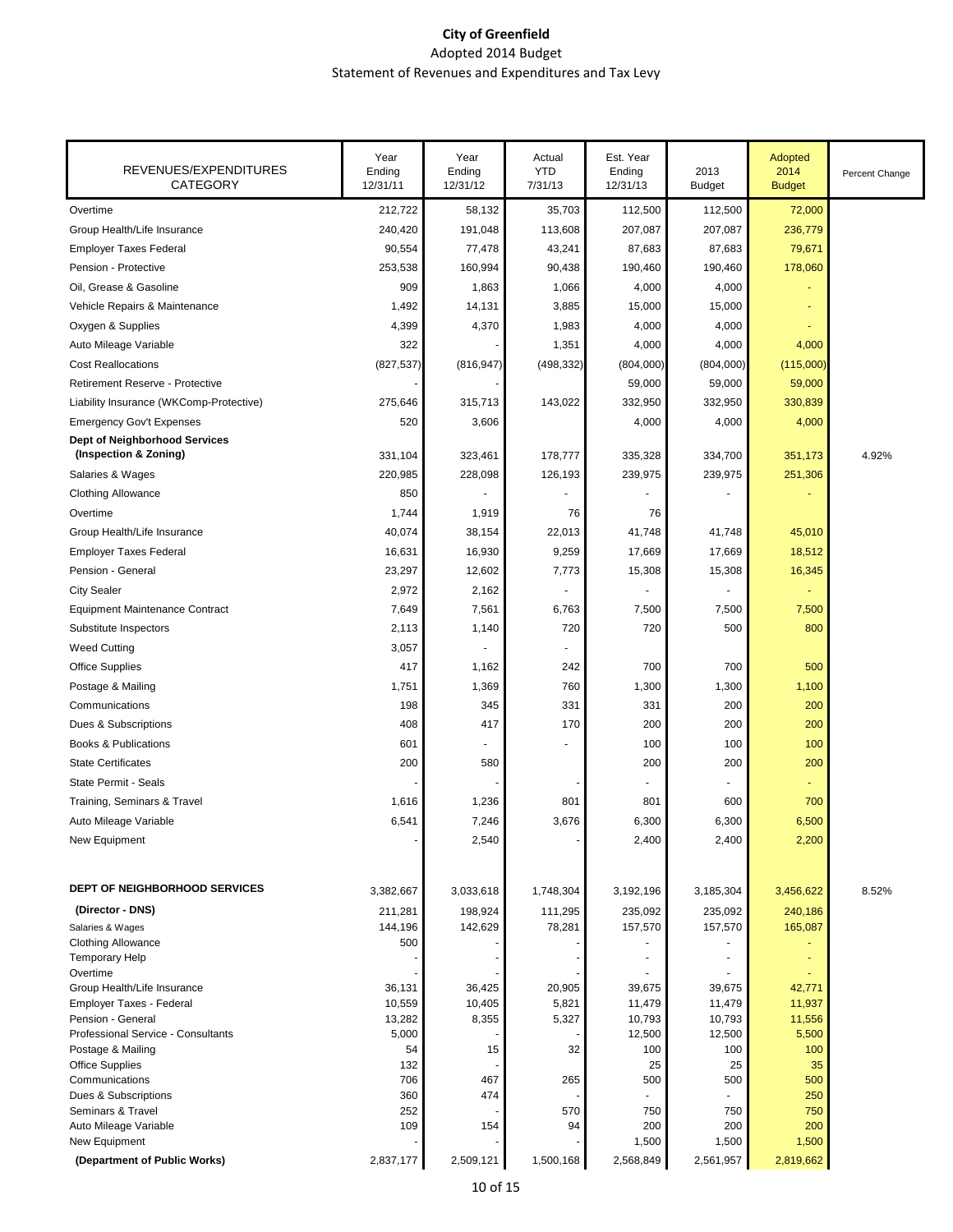| REVENUES/EXPENDITURES<br><b>CATEGORY</b> | Year<br>Ending<br>12/31/11 | Year<br>Ending<br>12/31/12 | Actual<br><b>YTD</b><br>7/31/13 | Est. Year<br>Ending<br>12/31/13 | 2013<br><b>Budget</b>    | Adopted<br>2014<br><b>Budget</b> | Percent Change |
|------------------------------------------|----------------------------|----------------------------|---------------------------------|---------------------------------|--------------------------|----------------------------------|----------------|
| <b>BUILDINGS</b>                         |                            |                            |                                 |                                 |                          |                                  |                |
| Electric                                 | 25,969                     | 23,803                     | 13,717                          | 27,000                          | 27,000                   | 22,000                           |                |
| Gas                                      | 8,361                      | 8,369                      | 6,708                           | 12,000                          | 12,000                   | 9,000                            |                |
| Water                                    | 1,805                      | 2,386                      | 1,100                           | 2,000                           | 2,000                    | 2,400                            |                |
| <b>Sewer Service</b>                     | 2,311                      | 2,730                      | 1,260                           | 2,400                           | 2,400                    | 2,400                            |                |
| Janitorial                               | 3,959                      | 3,504                      | 3,234                           | 5,000                           | 5,000                    | 3,500                            |                |
| <b>Building Supplies - Janitor</b>       | 2,755                      | 2,206                      | 2,682                           | 3,000                           | 3,000                    | 3,000                            |                |
| <b>Building Maintenance</b>              | 18,328                     | 32,061                     | 20,479                          | 20,000                          | 20,000                   | 24,000                           |                |
| <b>ADMINISTRATION</b>                    |                            |                            |                                 |                                 |                          |                                  |                |
| Salaries & Wages                         | 104,828                    | 174,837                    | 96,189                          | 113,539                         | 113,539                  | 114,414                          |                |
| Clothing Allowance                       | 399                        |                            |                                 |                                 |                          |                                  |                |
| Overtime                                 | 255                        |                            | 39                              | 1,000                           | 1,000                    | 1,000                            |                |
| Group Health/Life Insurance              | 2,696                      | 26,145                     | 14,635                          | 16,637                          | 16,637                   | 17,930                           |                |
| Employer Taxes - Federal                 | 7,917                      | 13,039                     | 7,078                           | 8,570                           | 8,570                    | 8,465                            |                |
| Pension - General                        | 10,156                     | 10,369                     | 6,398                           | 7,481                           | 7,481                    | 8,050                            |                |
| Engineering/Utility Locating             | 6,010                      | 5,563                      | 5,562                           | 5,562                           | 5,500                    | 5,500                            |                |
| Postage & Mailing                        | 497                        | 237                        | 122                             | 500                             | 500                      | 300                              |                |
| Communications                           | 6,683                      | 12,469                     | 4,565                           | 4,565                           | 4,000                    | 6,000                            |                |
| Dues & Subscriptions                     | 170                        | 175                        | 184                             | 234                             | 220                      | 240                              |                |
| Training-In House                        |                            |                            |                                 | 500                             | 500                      | 500                              |                |
| Training, Seminars & Travel              |                            |                            | $\blacksquare$                  | 500                             | 500                      | 500                              |                |
| Replacement/New Equipment                | 420                        | 979                        | $\blacksquare$                  | 36,000                          | 36,000                   | 32,000                           |                |
| Auto Mileage Variable                    |                            |                            | $\blacksquare$                  |                                 |                          |                                  |                |
| <b>OPERATIONS</b>                        |                            |                            |                                 |                                 |                          |                                  |                |
| Streets & alleys- Salaries & Wages       | 514,320                    | 487,921                    | 283,320                         | 735,045                         | 735,045                  | 808,232                          |                |
| <b>Clothing Allowance</b>                | 6,000                      | (10)                       |                                 |                                 |                          |                                  |                |
| Overtime                                 | 5,812                      | 14,842                     | 9,626                           | 9,626                           | 6,000                    | 9,000                            |                |
| Group Health/Life Insurance              | 129,038                    | 125,912                    | 83,629                          | 223,929                         | 223,929                  | 232,524                          |                |
| Employer Taxes - Federal                 | 38,132                     | 36,331                     | 20,368                          | 54,184                          | 54,184                   | 59,434                           |                |
| Pension - General                        | 56,964                     | 29,385                     | 18,979                          | 49,302                          | 49,302                   | 55,418                           |                |
| <b>Vehicle Licenses &amp; Titles</b>     | 894                        | 956                        | 646                             | 1,000                           | 1,000                    | 1,000                            |                |
| Repair - Outside Contractor              | 36,739                     |                            | 620                             | 1,000                           | 1,000                    | 1,000                            |                |
| Tools & Supplies                         | 11,061                     | 9,915                      | 9,154                           | 10,000                          | 10,000                   | 10,000                           |                |
| <b>Street Signs &amp; Supplies</b>       | 20,211                     | 22,840                     | 12,704                          | 15,000                          | 15,000                   | 42,000                           |                |
| Repair & Maintenance Supplies            | 59,551                     | 39,556                     | 14,456                          | 20,000                          | 20,000                   | 35,000                           |                |
| <b>Repair Damaged Property</b>           | 1,061                      | 3,370                      | 262                             | 1,200                           | 1,200                    | 1,200                            |                |
| <b>Towing Charges</b>                    | 185                        |                            | $\blacksquare$                  | 200                             | 200                      | 200                              |                |
| Dumping Fees                             | 485                        | 1,211                      | $\blacksquare$                  | 1,000                           | 1,000                    | 1,000                            |                |
| <b>Line Painting</b>                     |                            | 8,376                      | $\blacksquare$                  | 8,000                           | 8,000                    | 8,000                            |                |
| <b>General Street Repairs</b>            |                            |                            |                                 | 200,000                         | 200,000                  | 185,000                          |                |
| Other Maintenance - Salaries & Wages     | 61,863                     | 70,809                     | 45,414                          |                                 |                          |                                  |                |
| Overtime                                 | 1,080                      | 842                        | 420                             | 1,000                           | 1,000                    | 1,000                            |                |
| Group Health/Life Insurance              | 15,760                     | 18,053                     | 8,085                           |                                 |                          |                                  |                |
| Employer Taxes - Federal                 | 4,638                      | 5,207                      | 3,443                           | 77                              | 77                       | 77                               |                |
| Pension - General                        | 7,324                      | 4,232                      | 3,048                           | 69                              | 69                       | 70                               |                |
| DPW Forestry - Salaries & Wages          | 112,860                    | 141,553                    | 63,841                          | $\overline{a}$                  | $\overline{\phantom{a}}$ | ٠                                |                |
| Overtime                                 | 1,509                      | 1,699                      | 313                             | 1,000                           | 1,000                    | 1,300                            |                |
| Grp Health/Life Insurance                | 25,894                     | 29,378                     | 12,358                          |                                 |                          |                                  |                |
| Employer Taxes - Federal                 | 8,577                      | 10,520                     | 4,726                           | $77\,$                          | $77\,$                   | 100                              |                |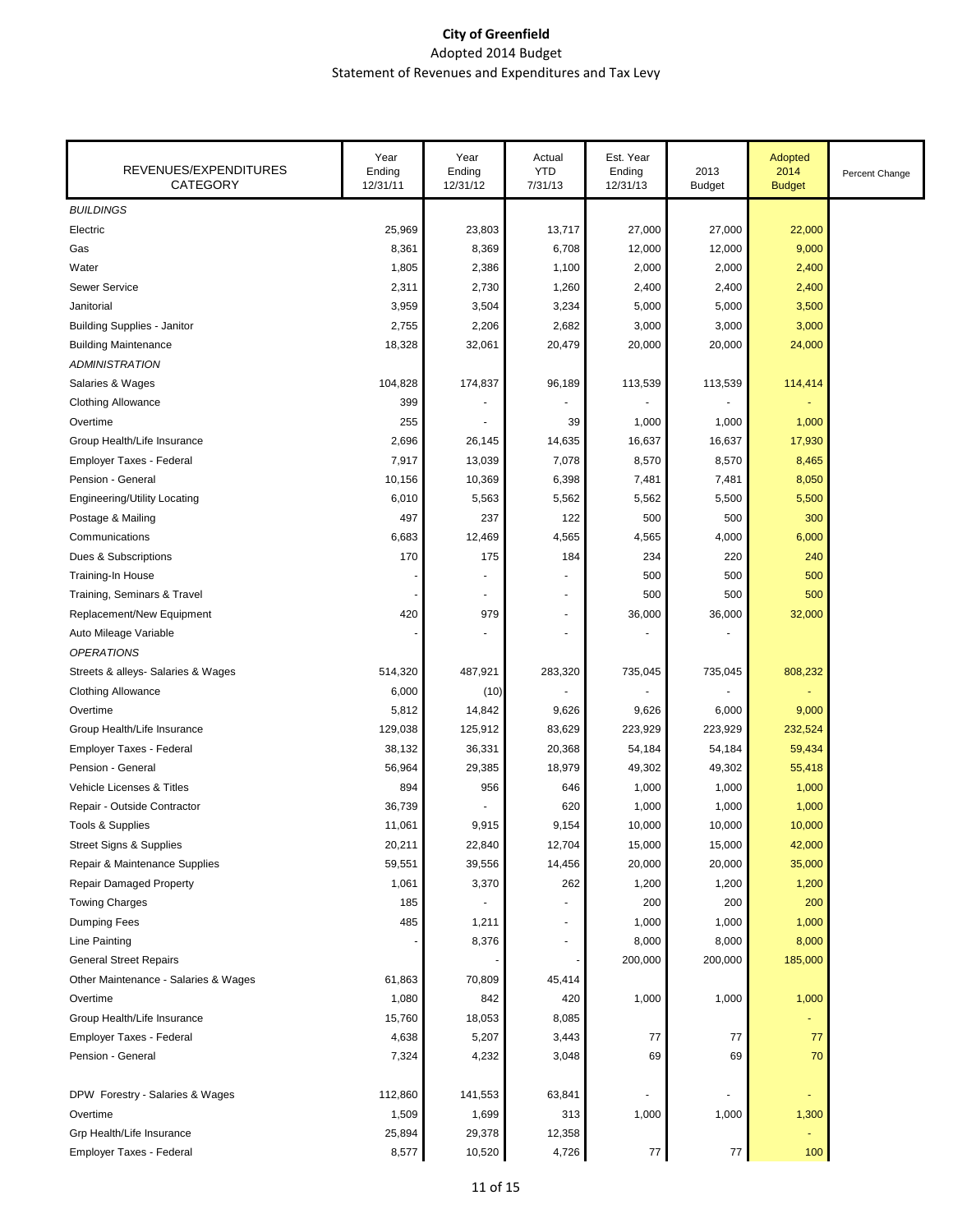| REVENUES/EXPENDITURES<br><b>CATEGORY</b> | Year<br>Ending<br>12/31/11 | Year<br>Ending<br>12/31/12 | Actual<br><b>YTD</b><br>7/31/13 | Est. Year<br>Ending<br>12/31/13 | 2013<br><b>Budget</b> | Adopted<br>2014<br><b>Budget</b> | Percent Change |
|------------------------------------------|----------------------------|----------------------------|---------------------------------|---------------------------------|-----------------------|----------------------------------|----------------|
| <b>Pension General</b>                   | 11,189                     | 7,109                      | 3,484                           | 69                              | 69                    | 91                               |                |
| Snow & Ice Control - Salaries & Wages    | 78,365                     | 58,077                     | 77,700                          |                                 |                       |                                  |                |
| Overtime                                 | 41,166                     | 15,785                     | 27,514                          | 40,000                          | 40,000                | 40,000                           |                |
| Group Health/Life Insurance              | 32,248                     | 18,201                     | 22,470                          |                                 |                       |                                  |                |
| Employer Taxes - Federal                 | 8,962                      | 5,420                      | 7,710                           | 3,060                           | 3,060                 | 3,060                            |                |
| Pension - General                        | 14,088                     | 4,427                      | 6,872                           | 2,740                           | 2,740                 | 2,800                            |                |
| Salt & Torpedo Sand                      | 128,666                    | 128,891                    | 132,062                         | 150,000                         | 150,000               | 230,000                          |                |
| Snow Plow Parts                          | 9,894                      | 8,798                      | 4,942                           | 8,000                           | 8,000                 | 10,000                           |                |
| Garage - Salaries & Wages                | 169,369                    | 103,647                    | 60,856                          | 67,237                          | 67,237                | 71,731                           |                |
| <b>Clothing Allowance</b>                | 600                        |                            |                                 |                                 |                       |                                  |                |
| Overtime                                 | 957                        | 2,183                      | 338                             | 1,000                           | 1,000                 | 2,000                            |                |
| Group Health/Life Insurance              | 41,784                     | 22,041                     | 13,451                          | 15,892                          | 15,892                | 17,139                           |                |
| Employer Taxes - Federal                 | 12,713                     | 7,837                      | 4,529                           | 5,037                           | 5,037                 | 5,381                            |                |
| Pension - General                        | 18,488                     | 6,408                      | 1,615                           | 2,478                           | 2,478                 | 5,106                            |                |
| Oil, Grease & Gasoline                   | 110,467                    | 93,634                     | 64,268                          | 110,000                         | 110,000               | 106,000                          |                |
| <b>Tires &amp; Batteries</b>             | 5,506                      | 13,205                     | 3,191                           | 10,000                          | 10,000                | 15,000                           |                |
| Shop Tools & Supplies                    | 10,526                     | 11,107                     | 10,177                          | 10,200                          | 9,000                 | 10,000                           |                |
| <b>Body Shop Supplies</b>                | 5,094                      | 2,839                      | 1,178                           | 3,500                           | 3,500                 | 4,000                            |                |
| Parts                                    | 22,648                     | 41,821                     | 27,986                          | 32,000                          | 32,000                | 32,000                           |                |
| <b>Equipment Repair</b>                  | 2,537                      | 1,758                      | 1,183                           | 2,500                           | 2,500                 | 2,500                            |                |
| Repair - Outside Contractor              | 22,861                     | 8,003                      | 526                             | 15,000                          | 15,000                | 10,000                           |                |
| <b>Equipment Rental</b>                  | 306                        |                            | 2,422                           | 2,425                           | 1,000                 | 2,500                            |                |
| Coveralls                                | 1,667                      | 1,736                      | 1,016                           | 1,800                           | 1,800                 | 1,800                            |                |
| Street Lightning - Supplies              | 19,490                     | 14,464                     | 8,637                           | 18,000                          | 18,000                | 18,000                           |                |
| <b>Traffic Signals - Supplies</b>        | 624                        | 709                        | 272                             | 1,000                           | 1,000                 | 1,000                            |                |
| Street Lighting - WEPCO Charges          | 300,581                    | 300,364                    | 151,916                         | 260,000                         | 260,000               | 270,000                          |                |
| Street Lightning - Contracts             | 7,680                      | 11,454                     | 4,400                           | 7,700                           | 7,700                 | 8,800                            |                |
| <b>Traffic Signals - Contracts</b>       |                            |                            |                                 | 6,000                           | 6,000                 | 6,000                            |                |
| Street Lights - Maintenance              | 48,023                     | (4,767)                    | 2,713                           | 25,000                          | 25,000                | 25,000                           |                |
| Traffic Signals - Maintenance            | 7,251                      | 3,986                      | 1,918                           | 3,000                           | 3,000                 | 4,000                            |                |
| Storm Sewer - Salaries & Wages           | 121,557                    | 60,209                     |                                 |                                 |                       |                                  |                |
| Overtime                                 | 912                        | 82                         |                                 |                                 |                       |                                  |                |
| Group Health/Life Insurance              | 37,481                     | 16,152                     |                                 |                                 |                       |                                  |                |
| Employer Taxes - Federal                 | 9,023                      | 4,391                      |                                 |                                 |                       |                                  |                |
| Pension - General                        | 13,823                     | 3,495                      |                                 |                                 |                       |                                  |                |
| Storm Sewer - Supplies                   | 1,039                      | 6,577                      |                                 |                                 |                       |                                  |                |
| Culverts                                 | 46,143                     | 19,452                     |                                 |                                 |                       |                                  |                |
| Sanitary Sewers - Salaries & Wages       |                            |                            |                                 |                                 |                       |                                  |                |
| Overtime                                 |                            |                            |                                 |                                 |                       |                                  |                |
| Group Health/Life Insurance              |                            |                            |                                 |                                 |                       |                                  |                |
| Employer Taxes - Federal                 |                            |                            |                                 |                                 |                       |                                  |                |
| Pension - General                        |                            |                            |                                 |                                 |                       |                                  |                |
| <b>Retirement Reserve</b>                |                            |                            |                                 | 30,000                          | 30,000                | 30,000                           |                |
| Liability Insurance [WKCompt]]           | 92,332                     | 90,148                     | 56,698                          | 108,014                         | 108,014               | 113,000                          |                |
| Disability Insurance [Long Term]         | 6,889                      |                            |                                 |                                 |                       |                                  |                |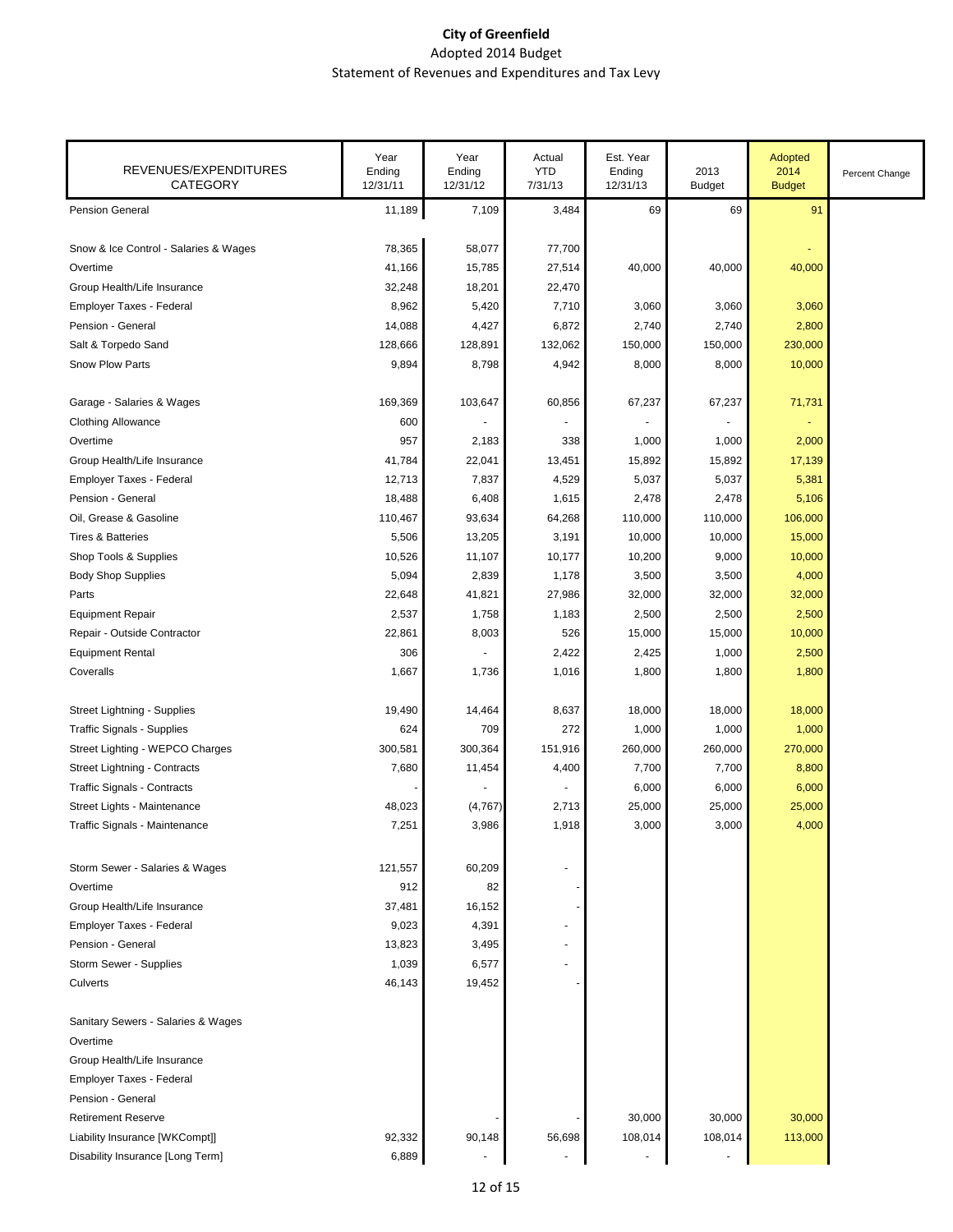| REVENUES/EXPENDITURES<br>CATEGORY                               | Year<br>Ending<br>12/31/11 | Year<br>Ending<br>12/31/12 | Actual<br><b>YTD</b><br>7/31/13 | Est. Year<br>Ending<br>12/31/13 | 2013<br><b>Budget</b> | Adopted<br>2014<br><b>Budget</b> | Percent Change |
|-----------------------------------------------------------------|----------------------------|----------------------------|---------------------------------|---------------------------------|-----------------------|----------------------------------|----------------|
|                                                                 |                            |                            |                                 |                                 |                       |                                  |                |
| (City Engineer)                                                 | 334,209                    | 325,573                    | 136,841                         | 388,255                         | 388,255               | 396,774                          | 2.19%          |
| Salaries & Wages                                                | 169,569                    | 173,135                    | 76,701                          | 164,385                         | 164,385               | 216,953                          |                |
| <b>Clothing Allowance</b>                                       | 750                        |                            |                                 |                                 |                       |                                  |                |
| Overtime                                                        | 379                        | 104                        | 97                              | 500                             | 500                   |                                  |                |
| Group Health/Life Insurance                                     | 44,497                     | 32,365                     | 14,010                          | 26,580                          | 26,580                | 49,837                           |                |
| Employer Taxes - Federal                                        | 12,446                     | 12,675                     | 5,661                           | 12,296                          | 12,296                | 16,147                           |                |
| Pension - General                                               | 19,814                     | 8,693                      | 4,221                           | 11,294                          | 11,294                | 15,187                           |                |
| <b>Engineering Professional Services</b>                        | 92,653                     | 84,976                     | 28,876                          | 150,000                         | 150,000               | 75,000                           |                |
| <b>Equipment Maintenance Contract</b>                           | 6,976                      | 7,106                      | 5,054                           | 10,000                          | 10,000                | 10,000                           |                |
| <b>Office Supplies</b>                                          | 1,407                      | 1,936                      | 500                             | 1,800                           | 1,800                 | 2,000                            |                |
| Printing                                                        |                            | 5                          | 124                             | 1,000                           | 1,000                 | 1,000                            |                |
| Postage & Mailing                                               | 2,430                      | 2,872                      | 710                             | 3,000                           | 3,000                 | 3,500                            |                |
| Communications                                                  | 501                        | 722                        | 483                             | 500                             | 500                   | 800                              |                |
| Dues & Subscriptions                                            |                            | 164                        | 184                             | 200                             | 200                   | 250                              |                |
| Monthly Association Fees                                        |                            |                            |                                 | 100                             | 100                   | 100                              |                |
| Training, - In House                                            |                            | $\blacksquare$             | $\overline{\phantom{a}}$        | 1,000                           | 1,000                 | 1,000                            |                |
| <b>Equipment Repair</b>                                         |                            |                            |                                 | 100                             | 100                   | 500                              |                |
| Training, Seminars & Travel                                     |                            | 160                        | 106                             | 3,000                           | 3,000                 | 3,000                            |                |
| Auto Mileage Variable                                           | 944                        | 580                        | 114                             | 1,000                           | 1,000                 | 750                              |                |
| New Equipment                                                   |                            | 80                         |                                 | 1,500                           | 1,500                 | 750                              |                |
| Grant(s)                                                        | (18, 157)                  |                            |                                 |                                 |                       |                                  |                |
|                                                                 |                            |                            |                                 |                                 |                       |                                  |                |
|                                                                 |                            |                            |                                 |                                 |                       |                                  |                |
| <b>DEPT OF NEIGHBORHOOD SERVICES</b><br>(Community Development) | 80,557                     | 73,194                     | 36,321                          | 100,765                         | 100,765               | 104,275                          | 3.48%          |
|                                                                 |                            |                            |                                 |                                 |                       |                                  |                |
| <b>Forestry</b>                                                 | 50,751                     | 37,708                     | 18,760                          | 29,000                          | 29,000                | 60,000                           |                |
| <b>Tree Commission</b>                                          | 305                        | 355                        | 1,855                           | 2,000                           | 2,000                 | 2,000                            |                |
| <b>Forestry Services</b>                                        | 27,719                     | 25,954                     | 13,790                          | 20,000                          | 20,000                | 35,000                           |                |
| Median Program                                                  | 1,171                      | 985                        | 91                              | 1,000                           | 1,000                 | 1,000                            |                |
| <b>Forestry Supplies</b>                                        | 5,616                      | 4,767                      | 1,549                           | 3,000                           | 3,000                 | 19,000                           |                |
| Forestry - Outside Contract                                     | 15,940                     | 5,647                      | 1,475                           | 3,000                           | 3,000                 | 3,000                            |                |
| <b>Community Development</b>                                    | 80,557                     | 73,194                     | 36,321                          | 100,765                         | 100,765               | 104,275                          | 3.48%          |
| Wages & Salaries                                                | 47,920                     | 52,252                     | 24,919                          | 49,945                          | 49,945                | 52,103                           |                |
| <b>Clothing Allowance</b>                                       | 150                        |                            |                                 |                                 |                       |                                  |                |
| Group Health/Life Insurance                                     | 11,561                     | 10,968                     | 6,324                           | 12,000                          | 12,000                | 12,930                           |                |
| Employer Taxes - Federal                                        | 3,432                      | 3,700                      | 1,750                           | 3,499                           | 3,499                 | 3,695                            |                |
| <b>Pension General</b>                                          | 4,414                      | 2,903                      | 1,749                           | 3,421                           | 3,421                 | 3,647                            |                |
| <b>Community Development Authority</b>                          | 10,000                     |                            |                                 | 27,500                          | 27,500                | 27,500                           |                |
| Office Supplies/SM. \$ ITEMS                                    | 295                        | 549                        | 114                             | 300                             | 300                   | 300                              |                |
| Printing                                                        | 224                        | $\overline{\phantom{a}}$   |                                 | 200                             | 200                   | 200                              |                |
| Postage & Mailing                                               | 562                        | 592                        | 155                             | 700                             | 700                   | 700                              |                |
| Dues & Subscriptions                                            | 1,127                      | 1,127                      | 810                             | 1,200                           | 1,200                 | 1,200                            |                |
| Training, Seminars & Travel                                     | 244                        | 458                        |                                 | 900                             | 900                   | 900                              |                |
| Mileage Reimbursement - Variable                                | 53                         | 10                         | $\blacksquare$                  | 100                             | 100                   | 100                              |                |
| New Equipment                                                   |                            |                            |                                 |                                 |                       |                                  |                |
| <b>Planning Commission</b>                                      | 575                        | 635                        | 500                             | 1,000                           | 1,000                 | 1,000                            |                |
|                                                                 |                            |                            |                                 |                                 |                       |                                  |                |
|                                                                 |                            |                            |                                 |                                 |                       |                                  |                |
| <b>HEALTH &amp; HUMAN SERVICES</b>                              | 569,444                    | 555,702                    | 289,901                         | 588,181                         | 579,988               | 625,782                          | 7.90%          |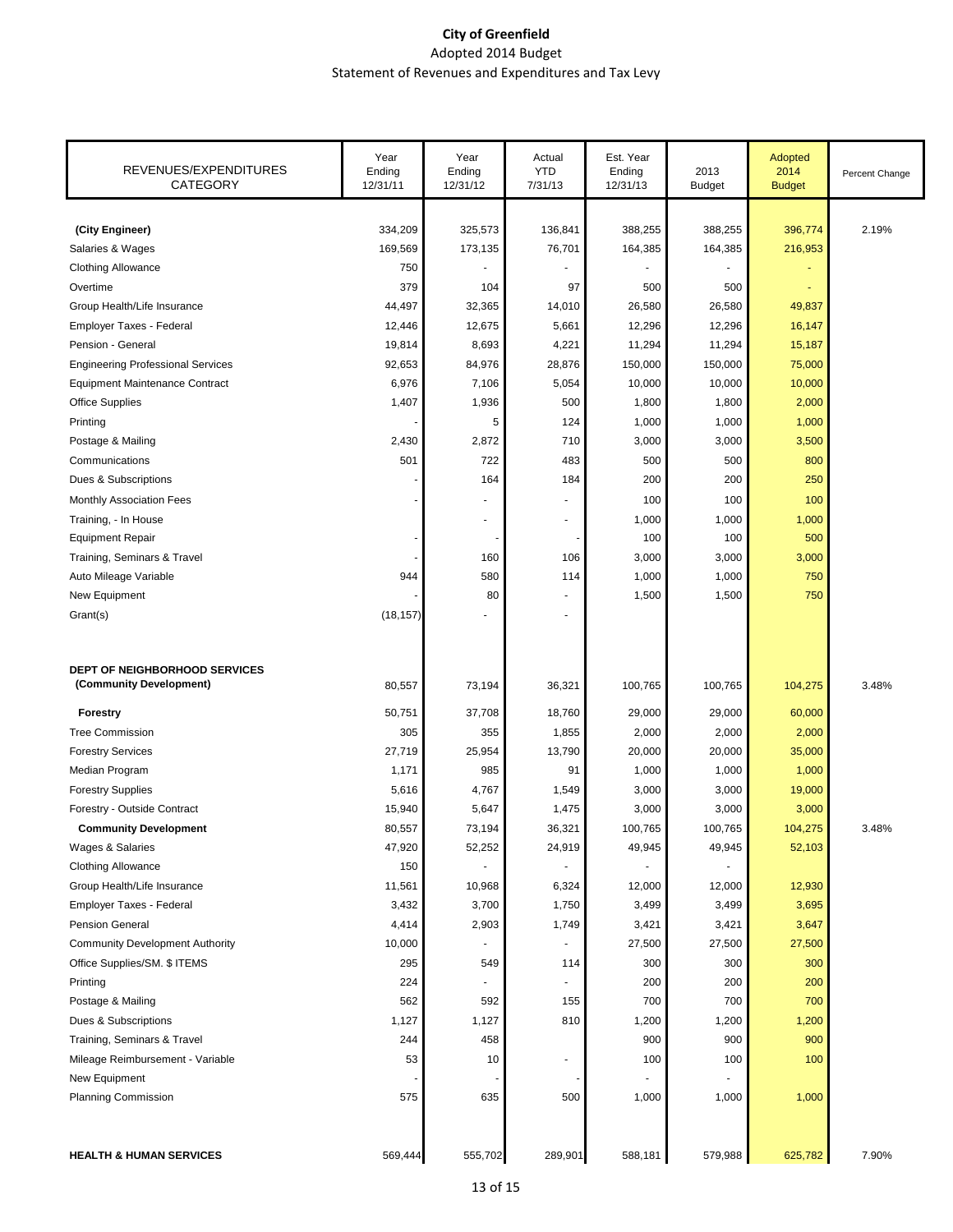| REVENUES/EXPENDITURES<br><b>CATEGORY</b> | Year<br>Ending<br>12/31/11 | Year<br>Ending<br>12/31/12 | Actual<br><b>YTD</b><br>7/31/13 | Est. Year<br>Ending<br>12/31/13 | 2013<br><b>Budget</b> | Adopted<br>2014<br><b>Budget</b> | Percent Change |
|------------------------------------------|----------------------------|----------------------------|---------------------------------|---------------------------------|-----------------------|----------------------------------|----------------|
| <b>MADACC</b>                            | 56,445                     | 60,922                     | 26,609                          | 62,367                          | 62,367                | 74,024                           |                |
| <b>Health Department</b>                 | 512,999                    | 494,780                    | 263,292                         | 525,814                         | 517,621               | 551,758                          | 6.59%          |
| Salaries & Wages                         | 377,050                    | 394,472                    | 211,498                         | 393,109                         | 393,109               | 448,849                          |                |
| Uniform Allowance                        | 1,431                      |                            |                                 |                                 |                       |                                  |                |
| Overtime                                 | 3,448                      | 733                        | 1,625                           | 1,625                           | 1,000                 |                                  |                |
| Group Health/Life Insurance              | 72,683                     | 65,784                     | 24,033                          | 80,130                          | 80,130                | 51,213                           |                |
| Employer Taxes - Federal                 | 27,822                     | 28,612                     | 15,092                          | 28,428                          | 28,428                | 32,793                           |                |
| Pension - General                        | 40,813                     | 23,129                     | 13,376                          | 26,997                          | 26,997                | 30,623                           |                |
| <b>Professional Dues</b>                 |                            |                            |                                 | 750                             | 750                   |                                  |                |
| <b>City Sealer</b>                       |                            | $\overline{\phantom{a}}$   | 149                             | 2,000                           | 2,000                 | 2,000                            |                |
| Consultation                             | 4,522                      | 323                        | 4,372                           | 4,372                           | 1,300                 | 1,200                            |                |
| <b>Equipment Maintenance Contract</b>    | 229                        | 458                        | 177                             | 600                             | 600                   | 600                              |                |
| <b>Office Supplies</b>                   | 849                        | 1,161                      | 700                             | 1,500                           | 1,500                 | 1,500                            |                |
| Printing                                 | 92                         | 42                         | 3,789                           | 3,800                           | 500                   | 250                              |                |
| Postage & Mailing                        | 1,027                      | 858                        | 898                             | 1,000                           | 1,000                 | 1,000                            |                |
| Communications                           | 337                        | 158                        | 63                              | 400                             | 400                   | 400                              |                |
| Dues & Subscriptions                     | 1,737                      | 1,105                      | 916                             | 1,200                           | 1,200                 | 1,200                            |                |
| <b>Books &amp; Publications</b>          | 673                        | 399                        | 543                             | 700                             | 700                   | 700                              |                |
| <b>Health Education</b>                  | 515                        | 68                         | 526                             | 526                             | 500                   | 500                              |                |
| Volunteer Recognition                    | 51                         | 50                         |                                 | 50                              | 50                    |                                  |                |
| Wellness                                 | 17                         | 365                        |                                 |                                 |                       |                                  |                |
| Disposable Medical Supplies              | 552                        | 1,533                      | 974                             | 1,600                           | 1,600                 | 1,600                            |                |
| <b>Biological Supplies</b>               | 615                        | 564                        | 440                             | 600                             | 600                   | 600                              |                |
| <b>Medical Supplies</b>                  | 941                        | 1,394                      | 165                             | 1,000                           | 1,000                 | 1,000                            |                |
| <b>Environmental Health</b>              | 1,916                      | 777                        | 150                             | 1,800                           | 1,800                 | 1,200                            |                |
| Immunizations                            | 4,302                      | 5,626                      | 557                             | 8,000                           | 8,000                 | 8,000                            |                |
| Lab Samples                              | 247                        | 563                        | 82                              | 300                             | 300                   | 300                              |                |
| <b>Equipment Repairs</b>                 | 3                          | 209                        | 65                              | 400                             | 400                   | 250                              |                |
| Training, Seminars & Travel              | 605                        | 2,140                      | 2,609                           | 2,610                           | 2,000                 | 2,500                            |                |
| Auto Mileage Variable                    | 2,882                      | 4,619                      | 1,895                           | 4,000                           | 4,000                 | 4,000                            |                |
| New Equipment                            |                            |                            | 559                             | 560                             |                       |                                  |                |
| <b>Grants/Shared Services</b>            | (32, 360)                  | (40, 362)                  | (21, 961)                       | (42, 243)                       | (42, 243)             | (40, 520)                        |                |
| <b>RECREATION &amp; EDUCATION</b>        | 674,839                    | 643,333                    | 350,538                         | 701,101                         | 701,101               | 748,623                          | 6.78%          |
| <b>Recreation &amp; Education Other</b>  | 17,086                     | 17,186                     | 15,750                          | 17,250                          | 17,250                | 18,250                           |                |
| <b>Historical Society</b>                | 3,000                      | 3,000                      | 3,000                           | 3,000                           | 3,000                 | 3,000                            |                |
| <b>Celebration Expenses</b>              | 14,086                     | 14,186                     | 12,750                          | 14,250                          | 14,250                | 15,250                           |                |
| <b>Cable TV</b>                          | 5,810                      | 4,477                      | 508                             | 9,600                           | 9,600                 | 10,274                           |                |
| Salaries & Benefits                      | 4,953                      | 4,191                      | 472                             |                                 |                       | 8,425                            |                |
| Employer Taxes - Federal                 | 272                        | 286                        | 36                              |                                 |                       | 349                              |                |
| Consultant                               |                            |                            |                                 | 9,100                           | 9,100                 |                                  |                |
| Other Expense                            |                            |                            |                                 |                                 |                       |                                  |                |
| Consulting & Other                       |                            | $\overline{\phantom{a}}$   |                                 |                                 |                       |                                  |                |
| Supplies & Equipment Repair              | 585                        | C                          | U                               | 500                             | 500                   | 1,500                            |                |
| <b>Park &amp; Recreation</b>             | 651,943                    | 621,670                    | 334,280                         | 674,251                         | 674,251               | 720,099                          | 6.80%          |
| Salaries & Wages                         | 383,936                    | 367,809                    | 202,080                         | 383,250                         | 383,250               | 410,948                          |                |
| <b>Clothing Allowance</b>                | 1,474                      |                            |                                 |                                 |                       |                                  |                |
| Group Health/Life Insurance              | 77,098                     | 57,585                     | 36,671                          | 83,130                          | 83,130                | 87,791                           |                |
| Employer Taxes - Federal                 | 27,613                     | 27,154                     | 14,853                          | 28,156                          | 28,156                | 30,202                           |                |
| Pension - General                        | 32,110                     | 19,950                     | 12,440                          | 24,364                          | 24,364                | 26,317                           |                |